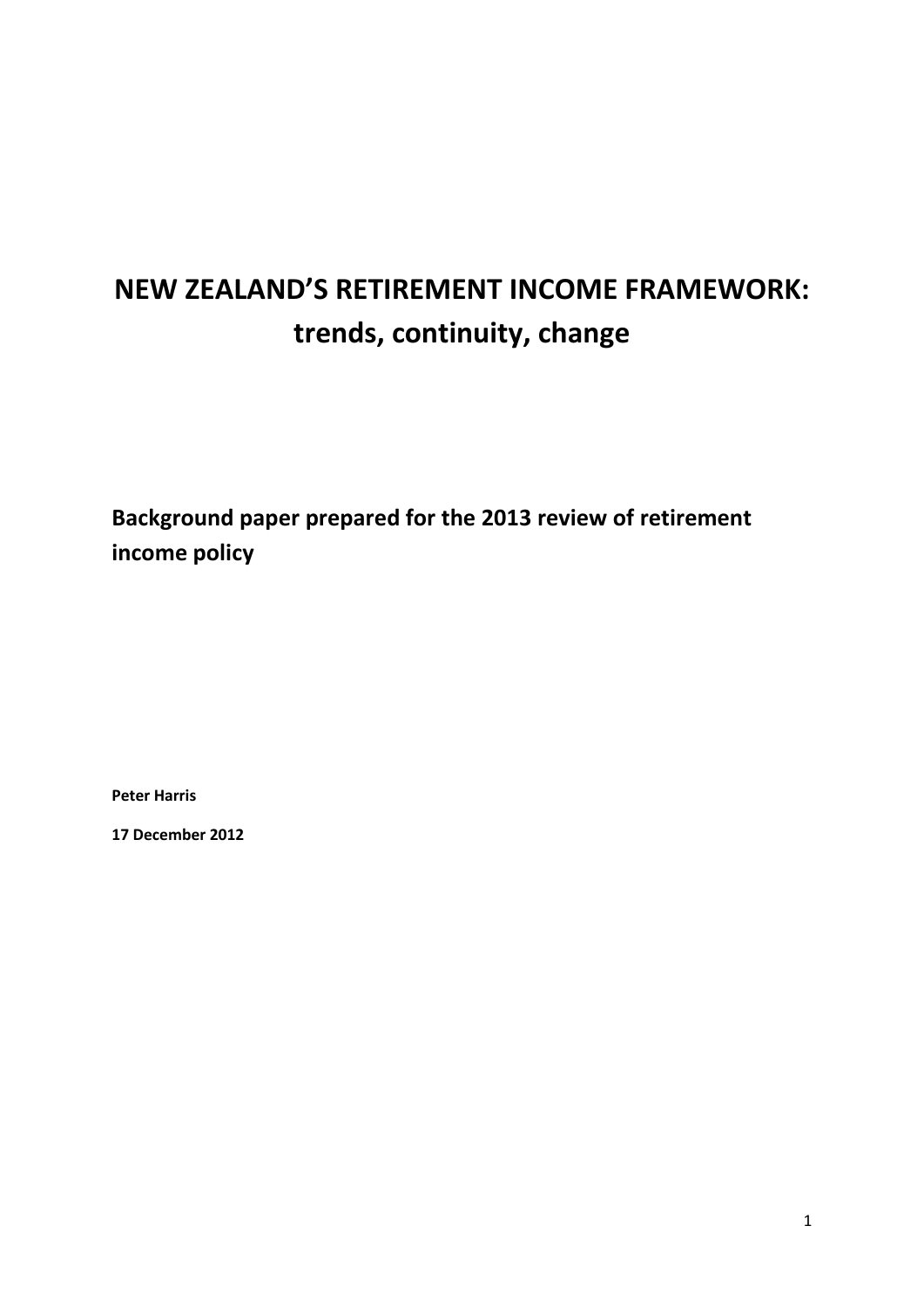## **Contents**

| 1.0 |                                                                         |  |  |  |  |  |  |  |
|-----|-------------------------------------------------------------------------|--|--|--|--|--|--|--|
| 1.1 |                                                                         |  |  |  |  |  |  |  |
| 1.2 |                                                                         |  |  |  |  |  |  |  |
| 1.3 |                                                                         |  |  |  |  |  |  |  |
|     | 1.3.1                                                                   |  |  |  |  |  |  |  |
|     | 1.3.2.                                                                  |  |  |  |  |  |  |  |
|     | 1.3.3                                                                   |  |  |  |  |  |  |  |
| 2.0 |                                                                         |  |  |  |  |  |  |  |
| 2.1 |                                                                         |  |  |  |  |  |  |  |
|     | 2.1.1.                                                                  |  |  |  |  |  |  |  |
|     | 2.1.2                                                                   |  |  |  |  |  |  |  |
| 2.2 |                                                                         |  |  |  |  |  |  |  |
| 2.3 |                                                                         |  |  |  |  |  |  |  |
|     | 2.3.1                                                                   |  |  |  |  |  |  |  |
|     | 2.3.2                                                                   |  |  |  |  |  |  |  |
|     | 2.3.3                                                                   |  |  |  |  |  |  |  |
|     | 2.3.4                                                                   |  |  |  |  |  |  |  |
|     | 2.3.5                                                                   |  |  |  |  |  |  |  |
|     | 2.3.6                                                                   |  |  |  |  |  |  |  |
| 3.0 |                                                                         |  |  |  |  |  |  |  |
| 3.1 |                                                                         |  |  |  |  |  |  |  |
| 3.2 |                                                                         |  |  |  |  |  |  |  |
|     | 3.3                                                                     |  |  |  |  |  |  |  |
| 3.4 |                                                                         |  |  |  |  |  |  |  |
| 3.5 |                                                                         |  |  |  |  |  |  |  |
| 3.6 |                                                                         |  |  |  |  |  |  |  |
| 3.7 |                                                                         |  |  |  |  |  |  |  |
| 4.0 |                                                                         |  |  |  |  |  |  |  |
| 4.1 |                                                                         |  |  |  |  |  |  |  |
| 4.2 |                                                                         |  |  |  |  |  |  |  |
| 4.3 |                                                                         |  |  |  |  |  |  |  |
| 4.4 |                                                                         |  |  |  |  |  |  |  |
| 4.5 | Maintenance of living standards in retirement (consumption smoothing)27 |  |  |  |  |  |  |  |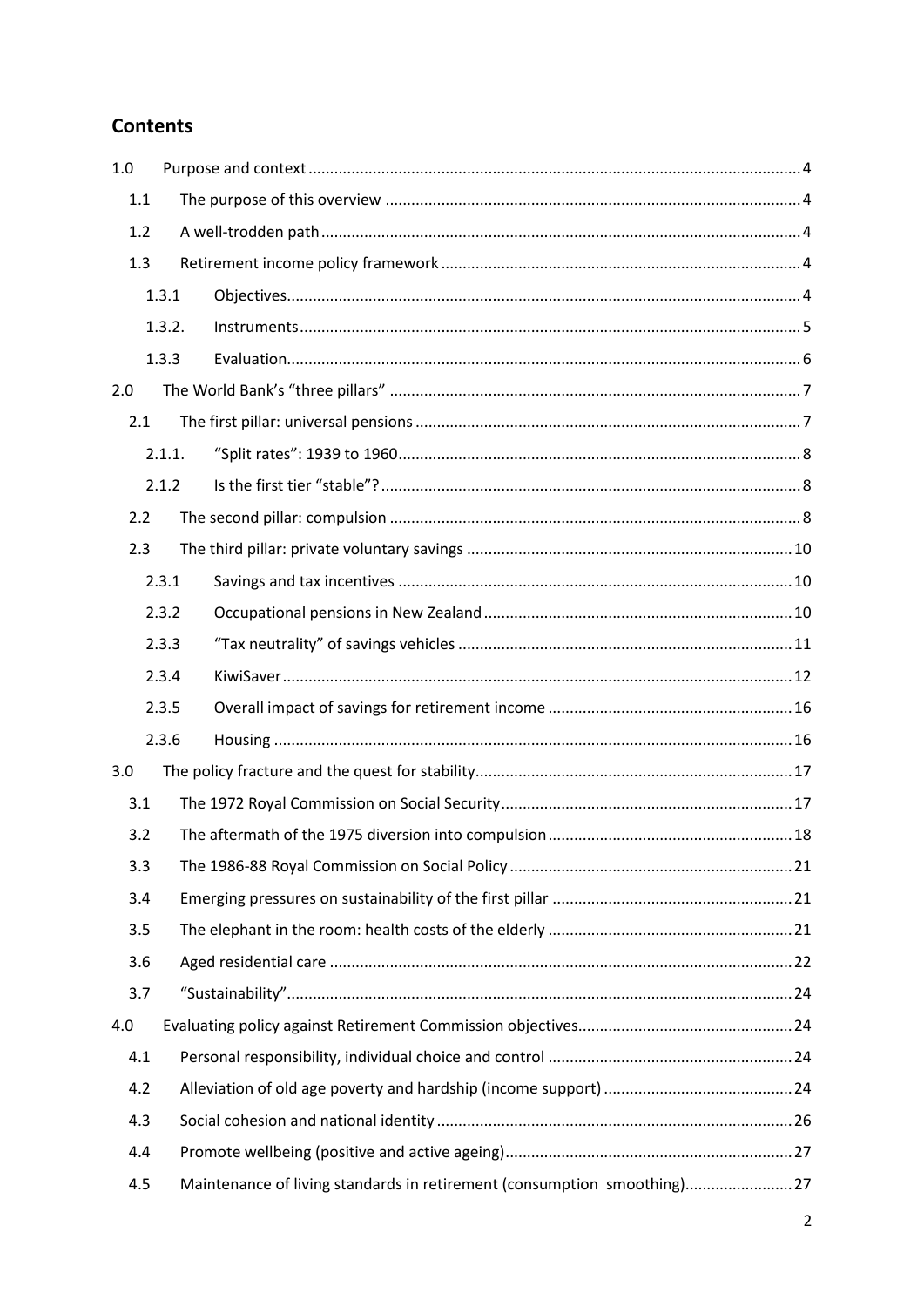| 4.6 |                                                                      |  |  |  |  |  |
|-----|----------------------------------------------------------------------|--|--|--|--|--|
| 4.7 |                                                                      |  |  |  |  |  |
| 4.8 | Economic and growth efficiency (fiscal restraint and investment)  28 |  |  |  |  |  |
| 4.9 |                                                                      |  |  |  |  |  |
| 5.0 |                                                                      |  |  |  |  |  |
|     |                                                                      |  |  |  |  |  |
|     |                                                                      |  |  |  |  |  |
|     |                                                                      |  |  |  |  |  |
|     |                                                                      |  |  |  |  |  |
|     |                                                                      |  |  |  |  |  |
|     |                                                                      |  |  |  |  |  |
|     |                                                                      |  |  |  |  |  |
|     |                                                                      |  |  |  |  |  |
|     |                                                                      |  |  |  |  |  |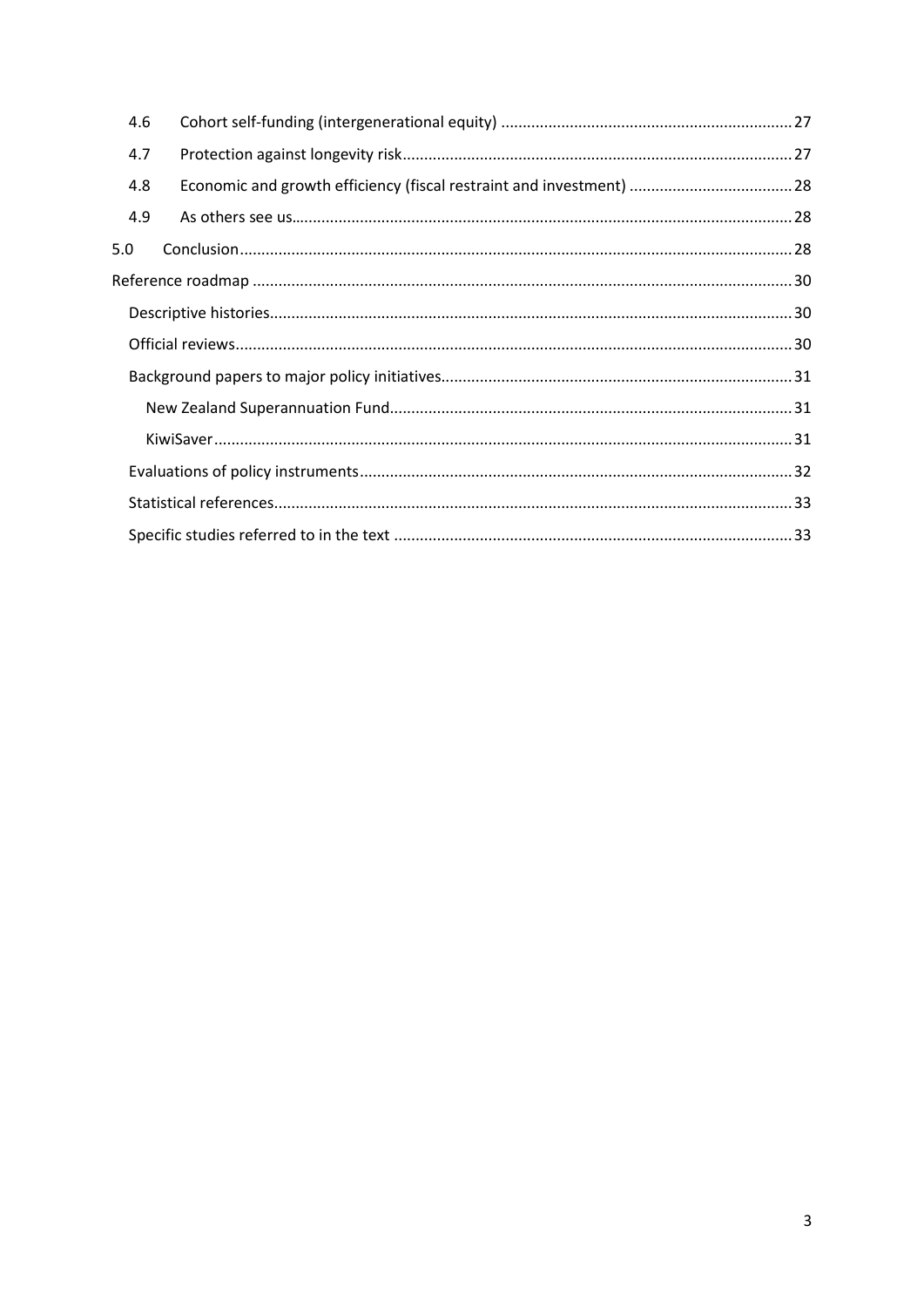# <span id="page-3-0"></span>**1.0 Purpose and context**

#### <span id="page-3-1"></span>**1.1 The purpose of this overview**

The New Zealand Superannuation and Retirement Income Act 2001 requires the Retirement Commissioner to review the retirement income policies being implemented by the Government at three yearly intervals (s.83). The next review is to take place in 2013.

The Commission believes that the review will be more effective if participants have a good sense of the history of retirement income policy: understanding the history will inform the debate about future directions. The history in this report is not intended to be overly academic or descriptive. It looks at the policy objectives, principles and operational characteristics that have evolved over time, to provide some policy context for those who want to participate in the review.

### <span id="page-3-2"></span>**1.2 A well-trodden path**

The history of New Zealand's retirement income framework, or parts of it, have been analysed by many erudite scholars<sup>1</sup>. There is an unavoidable level of repetition in a report that goes over old ground. This report tries to synthesise existing documentation and stand back to focus as much on the durability of retirement income policy settings as the detail of who did what and when to tinker with it.

### <span id="page-3-3"></span>**1.3 Retirement income policy framework**

The paper:

- describes the history of the main structural changes in New Zealand's retirement income framework
- reviews the policy principles that have guided debate on it and
- canvasses initiatives to change it that have not endured

It is possible to look at the retirement income framework through (at least) three different "lenses"

- what it is designed to achieve
- the instruments through which objectives can be pursued
- the criteria against which it is evaluated

#### <span id="page-3-4"></span>**1.3.1 Objectives**

**.** 

The 2010 review of retirement income policy identified eight partly overlapping and potentially competing objectives:

encourage voluntary savings (individual responsibility, individual choice and control)

 $1$  The definitive work in this area was an update on an earlier version and was written by David Preston in 2008 http://www.cflri.org.nz/sites/default/files/docs/RI-Review-BP-Retirement-Income-History-2008.pdf. Richard Hawke covered similar ground in developing his prescriptions for a new policy approach when working out of the Institute of Policy Studies at Victoria University of Wellington. Lisa Marriott drew extensively on historical material for her Ph.D. thesis comparing the politics of retirement savings taxation in Australia and New Zealand. Susan St John, Michael Littlewood and their associates have published extensively on their work carried out at Auckland University's Retirement Policy and Research Centre. Roger Hurnard worked for decades at the Treasury in the field of social policy, and has written on the evolution of retirement income policies. To cap it off there have been officials and other groups that have formed various Periodic Reporting Groups and Taskforces. I am walking in the footsteps of giants, and at great risk of tripping over the imprints they have left behind.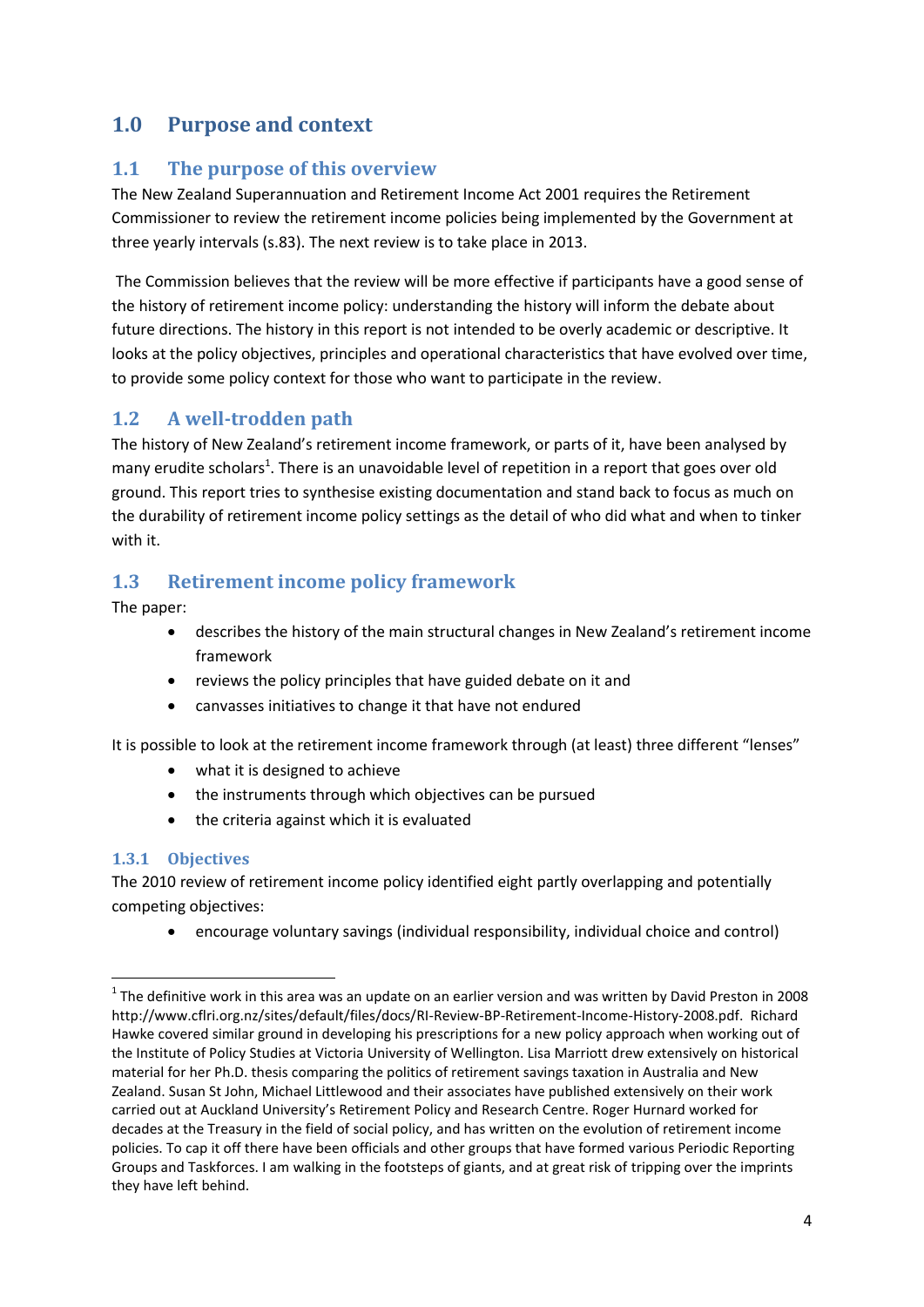- alleviate poverty in old age
- promote wellbeing
- pool longevity risk
- deliver a "citizenship dividend"
- smooth consumption over the life span
- cohorts self fund
- exercise fiscal restraint (economic growth and efficiency)

There are exceptions, but by and large these objectives are "additive" in terms of the amounts of money needed to achieve them. Cohort self-funding stands apart from the level of retirement income adequacy and fiscal restraint runs counter to adding new blocks of provision.

#### <span id="page-4-0"></span>**1.3.2. Instruments**

The instruments available through which to achieve the objectives involve either public provision or individual arrangements (with some overlap where, for example, the government makes private savings compulsory and/or subsidises them).

Public provision can involve a mix of social insurance, social assistance or universal pensions.

Private arrangements tend to be based on occupational pensions of one sort or another, savings through other individualised vehicles (retail products), or by accumulating private assets (such as houses, shares, and bank deposits). Governments can prescribe private savings through legal compulsion, and/or assist them through direct subsidy, or favourable tax treatment of designated instruments.

These factors suggest that the lenses are likely to produce a kaleidoscopic picture of our retirement policy history.

In fact they do not.

At the risk of oversimplification, it is useful to see that history as having moved through two long and stable phases, followed by a search for policy stability and now settling into fine tuning to achieve affordability and sustainability in the longer term.

The first phase followed the passage of the Old Age Pensions Act in 1898. Policy focussed almost entirely on the alleviation of poverty and hardship in old age, and although the generosity of provision changed with changing social mores and with economic circumstances, policy never sought to do much more than cover the necessities of life. Strict income and asset testing and the application of a good character test narrowed the focus to the "deserving poor."

A shift of emphasis occurred in the wake of the 1938 Social Security Act. It too shaped the basic policy for another forty years, but now there was more attention to wellbeing and delivering a citizenship dividend, within the constraints of competing demands on public finances. Within four years, the level of the (means tested) benefit was increased by 71 per cent, even though (see 2.1.1 below) universal entitlement was slow to catch up.

The mid to late 1970s saw a fracture in the framework. A brief excursion into compulsory retirement savings was followed by a swing in the pendulum back to historically very generous universal public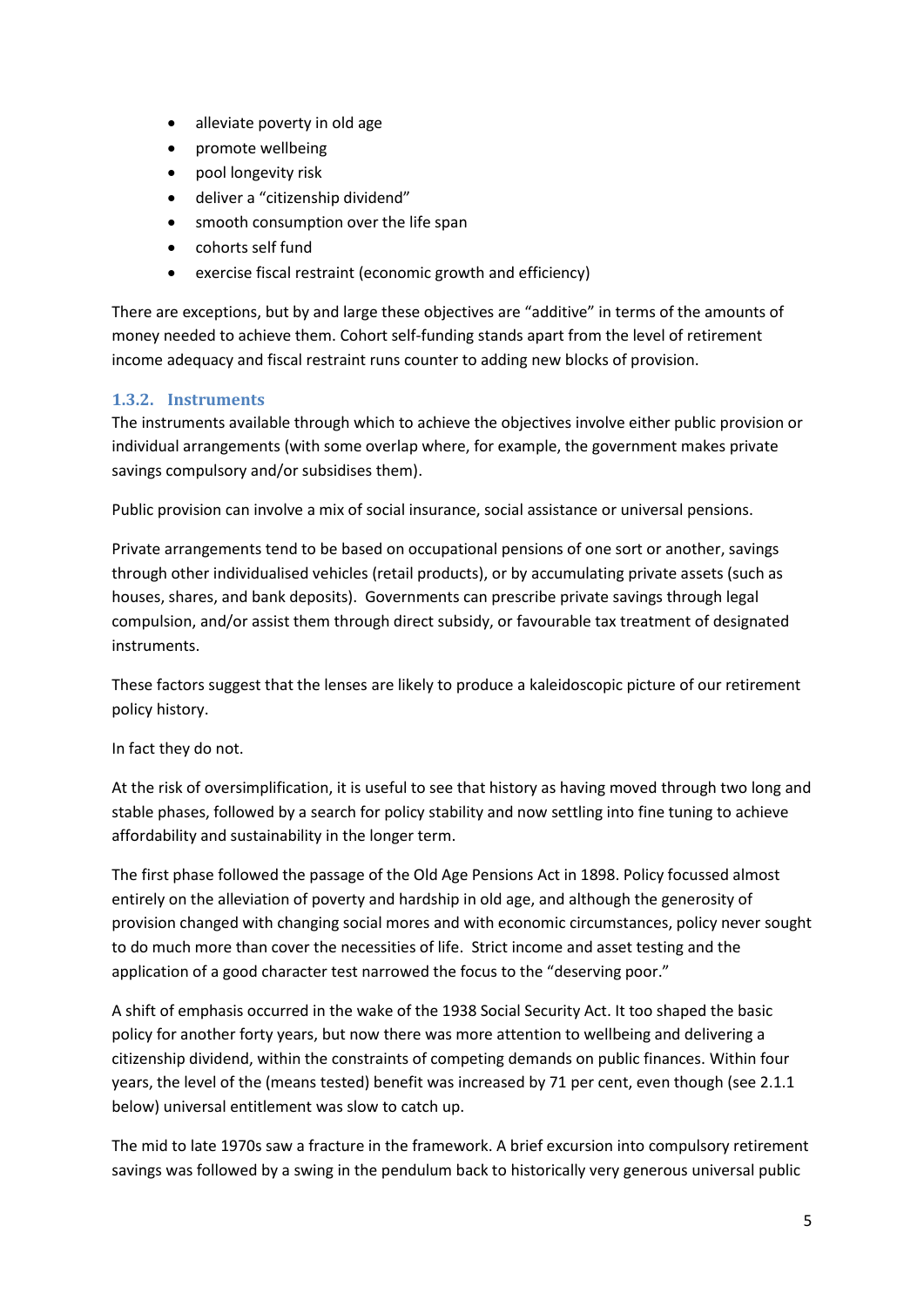pensions (where the universal pension for a couple applied from age 60 and effectively delivered the equivalent of 89 per cent of the after-tax average wage). There then followed two decades of constant tinkering (perhaps more than that at times) to shift universal provision back to some level of perceived affordability, and a new consensus settled at or around existing universal provisions (paid on the basis of a residency test, from age 65, at roughly two-thirds of the after-tax average wage for a couple).

[There is a tendency in the political debate to focus on this "couple" rate, whereas in fact entitlements are paid to individuals. This distinction is important in the context of the discussion of the "citizenship dividend". If individuals are the recipients of a pension, it accrues more directly to citizens: if the household is the recipient, there is more of a focus on the needs, income and assets of a social group, and for other welfare benefits there is, in fact, means testing.]

The basic tenets of the Social Security Act – universality, alleviation of hardship, wellbeing and paying a citizenship dividend – remained in force. The pooling of longevity risk was effectively a byproduct of universality.

Running alongside (or in truth underneath) the universal, state funded pension was a regime that supported (mainly through tax advantages) private provision for additional (not replacement) retirement income. The level of support was eroded by inflation, and was interrupted in 1988, when all tax preferences for private savings were phased out. The lack of support for private savings continued until the introduction of KiwiSaver in 2005, but supports also declined soon after that regime was introduced.

At least since 1938 (and to a lesser degree before that), retirement income has never had to "fully fund" the services that older New Zealanders needed, because the state has separately funded health care and disability services (which are disproportionately consumed by those in retirement age ranges) and has provided a default safety net of residential care.

#### <span id="page-5-0"></span>**1.3.3 Evaluation**

The overall effect of these measures is that poverty among older New Zealanders is low, especially compared to other age groups, BUT unlike the regimes in other countries, there is a low replacement rate of incomes earned during working life. A fuller evaluation of the effects of the structure is developed in section 4 of the paper.

Two features that are distinctly (and at times uniquely) New Zealand are that:

- (a) compulsory savings have never been favoured, and the brief experiment with it lasted about one year of our 114 year retirement income history and
- (b) at no stage have governments sought to replicate in retirement the incomes individuals earned during their working lives (this being seen as an essentially personal responsibility, albeit assisted at times with capped tax advantages and subsidies)

At this stage, the policy debate centres on the longer term sustainability of the universal New Zealand Superannuation, and where KiwiSaver provisions and supports may end up.

The remainder of this paper discusses the finer detail of this framework.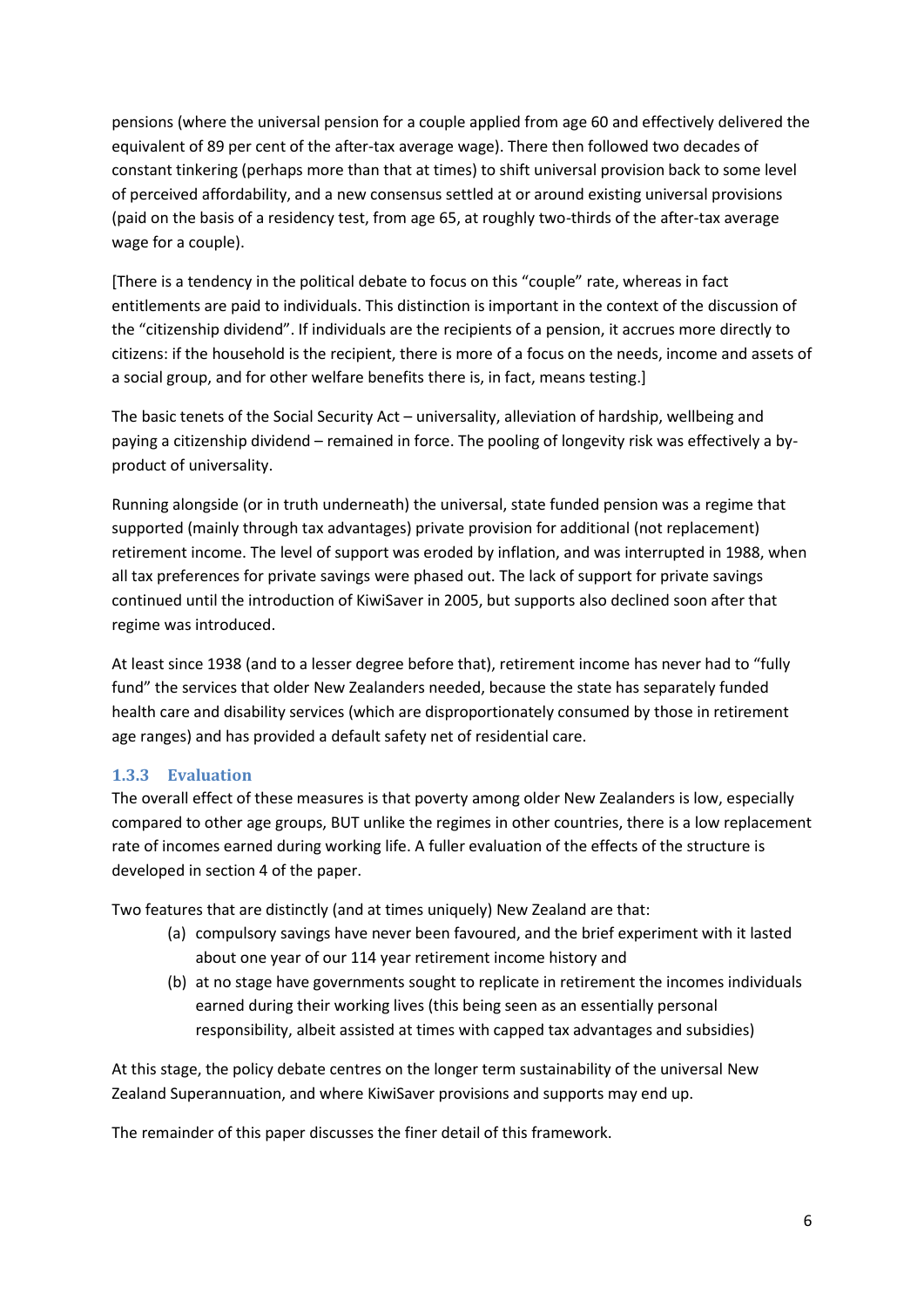# <span id="page-6-0"></span>**2.0 The World Bank's "three pillars"**

A common approach to describing and assessing retirement income policy is to apply the World Bank's concept of "three pillars" (Hawke, 2005, p.27):

- state pensions (funded out of social security or general revenue), not linked to individual contributions, typically with an anti-poverty objective and (therefore) often means tested
- compulsory, individual savings,(usually employment related) mandated by the state and invariably subsidised by it
- voluntary individual savings, using a variety of investment vehicles

This classification is by no means universally accepted. Others (Holzmann and Hinz for example – also from the World Bank) split the first pillar into a minimum support base and some partial earnings related top-up, and then add another pillar built around informal intrafamily and intergenerational supports (Holzmann & Hinz 2005). The risk of making any framework more and more complicated is that "big pictures" become obscured by fussy detail. With necessary caveats, it is still possible to describe New Zealand's retirement income regime within a three pillar construct.

### <span id="page-6-1"></span>**2.1 The first pillar: universal pensions<sup>2</sup>**

 $\overline{a}$ 

Old age pensions were introduced in 1898, and were set at one-third of the average wage, payable from age 65. For the first forty years they were income and asset tested, and a good character test applied. Asians were excluded. Māori were effectively excluded from access through the way in which communally held land was treated under the asset test.

The effect was that they were paid to only a little over a third of those over 65. $3$ 

Universality came later, but the benchmark of two thirds of the average wage payable to a married couple from age 65 was established early and has been remarkably durable. Variations – both above and below – have not lasted, and changes to the relativity for single persons have adjusted the benchmark at its margin, not its core.

This benchmark has survived radical changes in the demographic structure: "population ageing" is not a new phenomenon. People aged 65+ were 2.1 per cent of the population in 1891, and 3.8 per cent by 1901. Currently they make up around 14 per cent of the population<sup>4</sup> (Preston, D., 2008). This share of the population has therefore increased six fold in the last 120 years and nearly four times

 $2$  The name of the universal pension has changed over the years: Old Age Pension, Age Benefit, Universal Superannuation, National Superannuation, Guaranteed Retirement Income, and now New Zealand Superannuation. For ease of reading, no attempt has been made to follow the changing terms. While not strictly accurate historically, this report refers to New Zealand Superannuation – abbreviated to NZS – as being the universal, non-contributory, pension.

 $3$  Intuitively, the access rate appears to be low. No original research has been done to attribute cause. The low uptake is probably a combination of a reasonably stringent means test, the exclusion of Asians, the treatment of communally held Māori land, and a 25 year "residency" test which would have screened immigrants who arrived in mid to later life.

 $<sup>4</sup>$  The cancellation of the 2011 Census because of the Canterbury earthquakes means that a lot of relevant data</sup> have to rely on the now somewhat dated 2006 Census. This can be problematic because there are indications that there have been fairly major demographic and economic changes (say with home ownership rates) since then. This is more of a problem for analysis of current issues and should not materially change the overall conclusions about historical trends.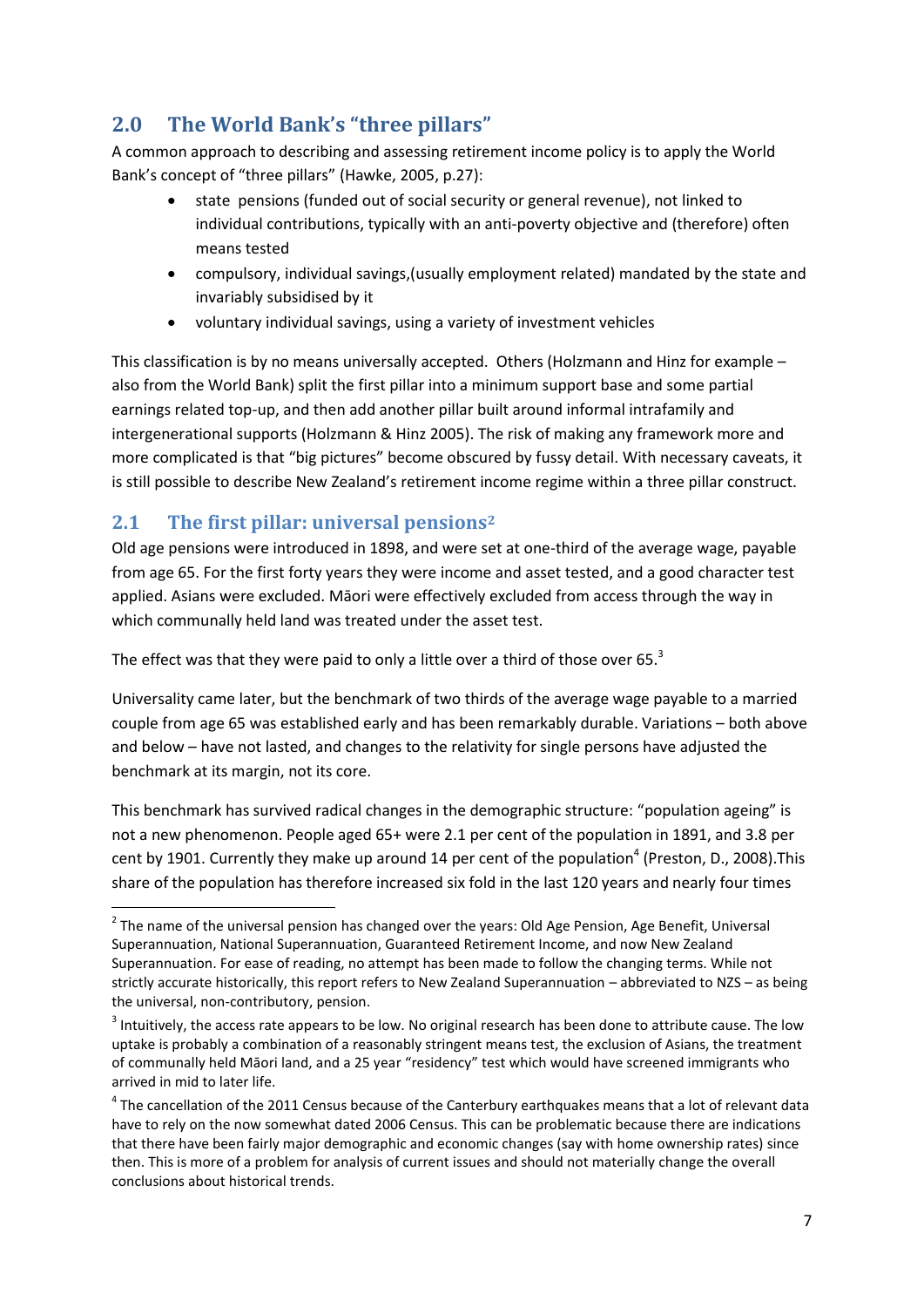over the last 110 (compared to not quite doubling over the next 50), but that did not dislodge the relativity.

There was the era of instability that followed compulsion in 1975 and excessive generosity in 1977. This is explored in more detail in section 3.2, because the interpretation of history in this report sees that period as an aberration. That judgement may be wrong. In its 2010 triennial review, the Retirement Commission concludes that New Zealand has "a history of volatility in its policy settings" citing this period in evidence. It is up to the reader to determine whether, on balance, the settings that moulded the first tier were stable or volatile!

One thing that did change as a result of the "fracture" was that since 1977, the Age Benefit – payable from an earlier age but means tested – has gone. This could be seen as the poverty relief component of New Zealand's first pillar, but poverty relief has since been decoupled from the universal pension and relocated within the mainstream benefit system (see 2.1.1 below).

#### <span id="page-7-0"></span>**2.1.1. "Split rates": 1939 to 1960**

The 1938 Social Security Act introduced a two tier structure with transitional provisions to merge them into one. The Age Benefit was income and asset tested and applied from age 60. The universal benefit applied from age 65. In the introductory stages, the universal benefit was only 13 per cent of the means tested Age Benefit. The intention was for the universal benefit to be increased gradually until the two were equivalent. In fact equivalence was only achieved in 1960 (Preston, D., 2008).This episode is relevant because in the 2010 Review, the Retirement Commissioner recommended a means tested transitional benefit for those who were disadvantaged by any increase in the age of entitlement to NZS. The lesson is that transitions can last a long time, so in this instance it might take a number of years before anticipated fiscal savings from any increase in the age of eligibility are fully realised.

#### <span id="page-7-1"></span>**2.1.2 Is the first tier "stable"?**

This paper concludes that the history of state funded first pillar provision has shown a remarkable tenacity in reverting to a durable standard around one-third of the after-tax average wage, per person, payable from age 65. There is a body of work, though, that sees in that very durability an *expanding,* not a *stable* base. The reason is that longevity is increasing.

Andrew Coleman has analysed this effect. He argues that if the trigger point for NZS is chronologically stable, but life expectancy beyond that is increasing, the *policy* is expansive (Coleman, A., 2012). On the evidence, that is certainly true: to a degree. In 1950-52 life expectancy at age 65 was 12.8 years for males and 14.8 years for females. Fifty years later that had increased to 16.7 and 20.0 respectively. Historically, the time that men receive NZS is growing by about 0.8 years each decade and for women by one year.

Coleman cites other projections that see life expectancy increasing by two-three years each decade (Christensen, Doblhammer, et al., 2009): which, if true, would treble the rate at which the "stable" first pillar is expanding.

#### <span id="page-7-2"></span>**2.2 The second pillar: compulsion**

Compulsory private savings for retirement has never been a durable feature of New Zealand's policy framework. Ireland and New Zealand are alone among OECD countries in having no second pillar.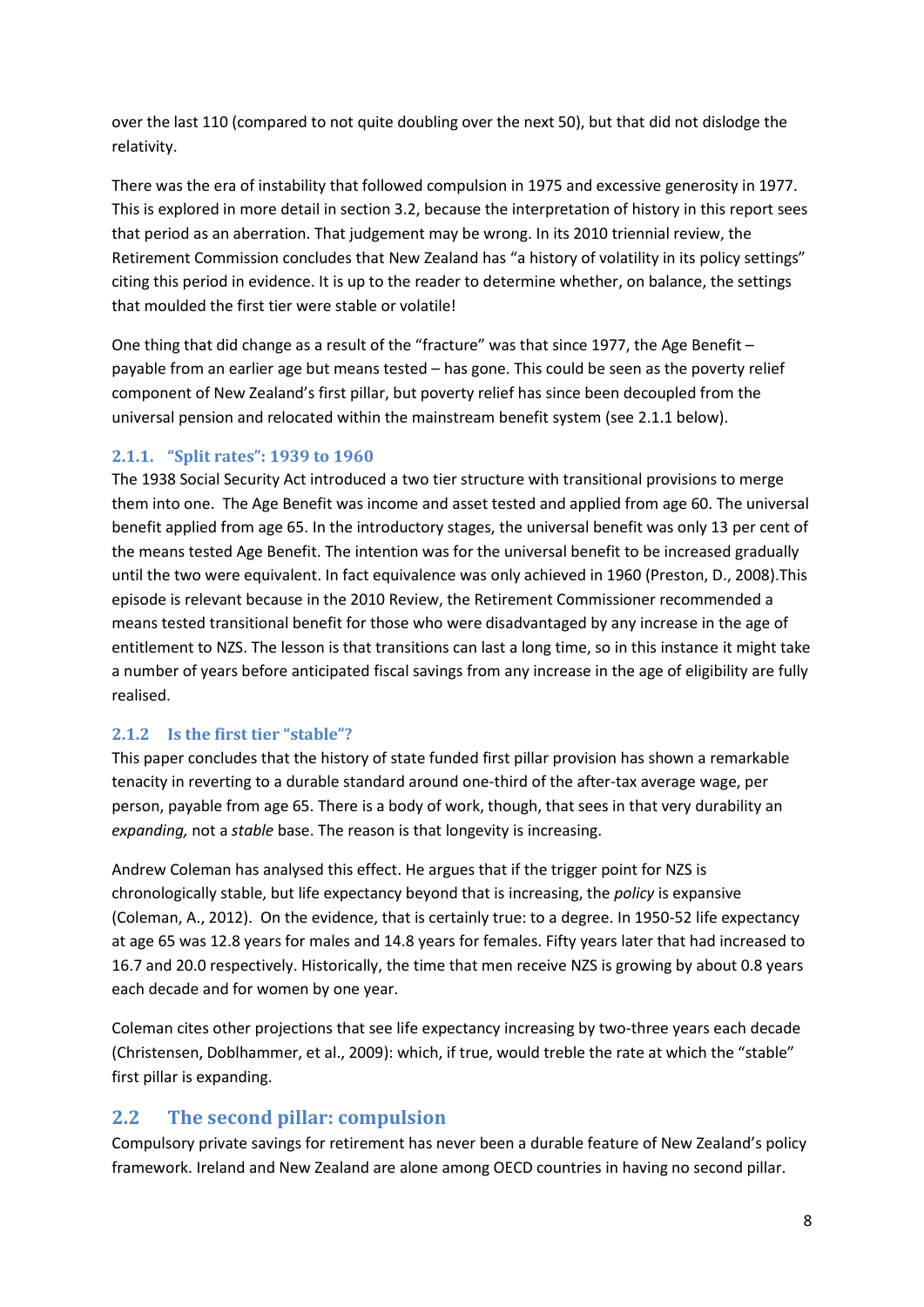Colonial Treasurer Harry Atkinson proposed a compulsory national insurance scheme as early as 1882, but it did not proceed.

During the 1920s, government officials proposed a compulsory scheme, and the initiative went as far as being incorporated into a National Insurance Bill in 1927, but for reasons that are not clear it was never passed into law.

In 1936, visiting British experts persuaded Finance Minister Walter Nash to support compulsion, and he in turn instructed officials to develop proposals for one, but again they came to nothing.

In 1975 the Labour Government did in fact introduce a compulsory scheme that was to be phased in gradually, but it did not survive the next election.

In 1997, a referendum on compulsion was held as a condition of the Coalition Government agreement, but it was roundly defeated.

The issue has therefore been revisited at, on average, 20 to 25 year intervals, but has never gained traction.

There is no strong research base to explain this lack of appetite for compulsion. It may be that the level of, and access to, NZS is sufficient in itself in meeting public expectations of adequacy of retirement income (and the Scobie, Gibson, et al., (2004) research would suggest that that is rational). At least in 1997, the proposal was accompanied by an offset of NZS to accompany increasing personal savings balances, so that in effect compulsion involved individuals saving for the government, rather than for themselves. In that referendum, women's groups in particular argued that compulsion would erode the social consensus that sustained NZS, with adverse effects on equality in retirement and on the socialisation of longevity risk.

A lesser form of (collective) compulsion was the introduction of some sort of social security tax. Even this has failed to dominate New Zealand's retirement income funding structure. Such a tax was introduced alongside the 1938 Social Security Act, but it was supposed to cover both pension and health costs, never met more than half of them, and was ultimately folded back into general income tax scales.

The New Zealand Superannuation Fund can be seen as another type of collective compulsory savings. It was set up in 2003 to smooth the costs of the demographic transition to an older age structure by partially pre-funding emerging NZS (not individual) entitlements (McCulloch & Frances, 2001). Between 2004 and 2009, between 1.1 and 1.4 per cent of GDP was transferred into the fund each year. The 2009 Budget announced that contributions would be suspended until the Crown returns to operating surpluses sufficient to cover them. In that Budget, it was projected to be to 2021. Because contributions are suspended not just until operating surpluses return, but until they are at a size sufficient to fund those required by the NZSF formula, they can be regarded as effectively terminated. (Emerging surpluses would have to be protected and not used to fund other spending – at a time of projected increases in NZS and health costs – or to be distributed as tax cuts).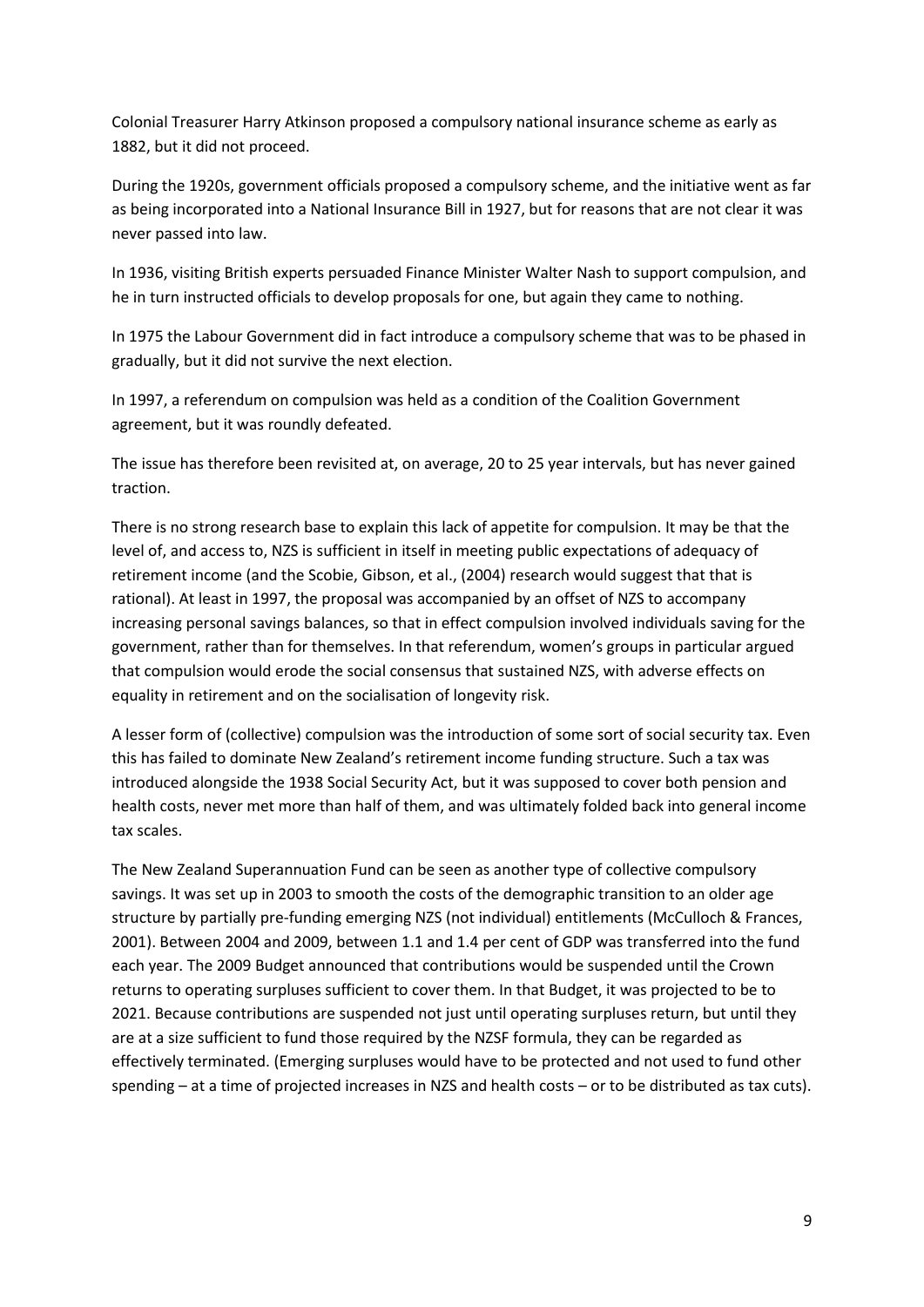### <span id="page-9-0"></span>**2.3 The third pillar: private voluntary savings**

#### <span id="page-9-1"></span>**2.3.1 Savings and tax incentives**

Private voluntary savings have had episodic assistance from the government, but as a general rule the effective level of assistance has been low by international standards and it has tended to be eroded after any boost in support.

This conclusion is contentious. Historically, support for voluntary savings has been offered through the National Provident Fund, by tax exemptions for insurance and superannuation savings, by a generous tax treatment of lump sum withdrawals of retirement savings balances, and more recently through KiwiSaver incentives. It is possible to interpret this as New Zealand's "soft" second pillar. The pros and cons of the two interpretations are canvassed below.

There is a major debate in the literature on whether tax advantages do actually raise the level of savings, or

- (a) merely redirect where private savings are made and
- (b) are accompanied by equivalent (or greater) reductions in government savings, with a negative impact on net national savings

Simplifying, empirical studies (Antolin & Ponton, 2007) suggest that tax incentives

- have very little, if any, impact on the net savings of higher income groups, but can increase savings within this group in the years near to retirement
- do tend to increase savings by low and middle income groups
- have a larger impact on lower income groups if they are accompanied by an extra payment from another party, be that the employer or the government
- are more effective in increasing savings if they are delivered in an environment of "soft-compulsion" (such as a compulsory enrolment with an opt-out option)
- are significantly captured by the top twenty, or even ten per cent of income earners, even when attempts are made to cap incentives or pay them as rebates

#### <span id="page-9-2"></span>**2.3.2 Occupational pensions in New Zealand**

Occupational pensions, and the extent to which they were supported by generous tax treatment of both employer and employee contributions, is an under-researched area of the history of retirement income policy in New Zealand.

This study did not have the scope to fill that research gap, but it does not really matter.

The fact was that in the early part of the last century, supports were through policies targeted at lower and middle income groups. A National Provident Fund (NPF) was established in 1910 with generous pound for pound subsidies on contributions. However, it never gained support from a majority of earners. Public policy had a strong bias to "good employer" support for government employees, particularly through the Government Superannuation (GSF) and National Provident Funds. Other occupational schemes tended to be in major industries and large companies. They had a male breadwinner, lifetime career focus, through vesting rules that discriminated against other forms of episodic (read women's) labour market engagement.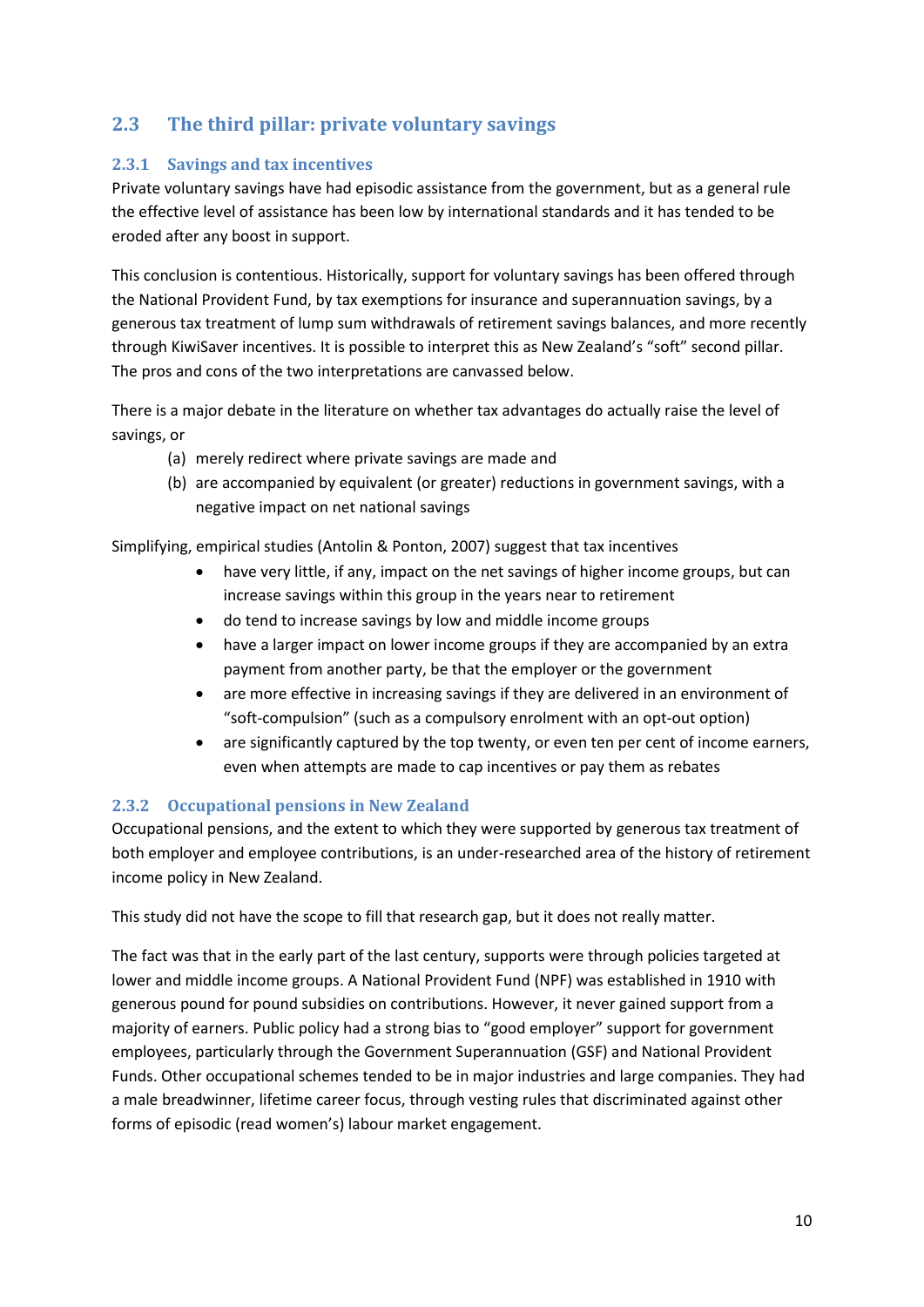The result was they never covered much more than a quarter of the workforce. Employer contributions were capped at a maximum percentage of employee earnings, and employee contributions qualified for income tax deductibility up to a set dollar amount. While this ostensibly had equity objectives, the fact that most employees could not access the deduction anyway (their employers did not provide an occupational pension option) meant that it was effectively a tax preference for the aristocracy of labour. Susan St John estimates that tax preferences equated to 1.2 per cent of GDP. Whether that was substantial or token is a matter of interpretation.

Inflation in the 1970s and 1980s eroded the value of the tax concessions. The government guarantee of inflation indexed defined benefit GSF pensions was an anachronism. Some industry/occupational schemes continued in spite of the lack of tax advantages. These were usually quite generously subsidised by employers, often as the flip side of employees having to maintain defined levels of personal fitness as a condition of continuity of employment (Police, Fire Service, Aircrew as examples).

But in effect, it all came to an end in 1987,(St John, 2007) (except for those with grandparented entitlements under legacy schemes and some attempts to restart replacement schemes such as through the Global Retirement Trust, which was set up as an option for government agencies to use as alternative after the GSF closed to new members).

#### <span id="page-10-0"></span>**2.3.3 "Tax neutrality" of savings vehicles**

In December 1987, the Government announced that it was moving to a tax neutral treatment of all forms of savings. The logic was that tax advantages had a distorting effect in advantaging some savings vehicles (say registered superannuation schemes) over others (like bank accounts) with subsequent negative impacts on the efficient operation of capital markets.

All forms of savings would, in future, be made out of taxed income (T), earnings on those savings would be taxed (T), but withdrawal of them would be treated like all other forms of capital withdrawals (like from a bank savings account) and would be tax exempt (E).

The TTE regime was fully operational by 1 April 1990 (after a transition period to enable existing superannuation schemes to make necessary adjustments to contribution and benefit regimes).

New Zealand was alone among OECD countries (possibly alongside Mexico) to have no tax preferences for retirement savings. TTE had its supporters. Prominent academic and retirement policy analyst Susan St John described the combined regime of a universal flat rate state pension and TTE for private provision as "well-supported, cost-effective, adequate and highly equitable."

TTE was endorsed by the 1997 Periodic Report Group

It concluded that "despite … possible benefits (of incentives), we consider that the reasons for rejecting tax incentives still hold".

While industry providers of savings products (and some employee advocates) supported a return of incentives (at times backed by compulsion and justified by the alleged successes of the Australian regime) there was never any strong move from official advisors or academic analysts to return to them.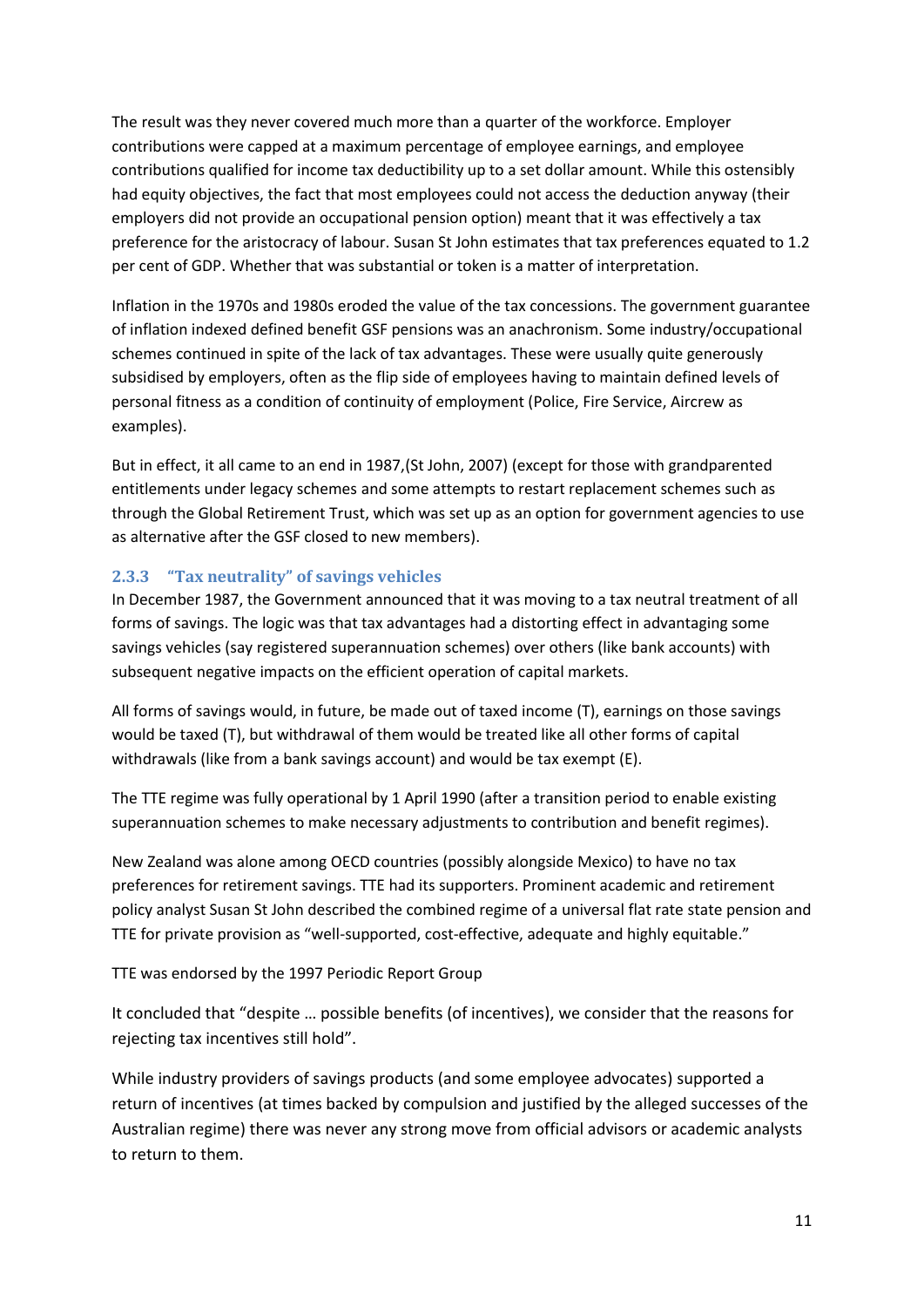It is difficult to attribute cause, but the record shows that the coverage of occupational schemes declined dramatically during the TTE era. Many schemes closed to new employees and others were folded into Master Trust or retail superannuation arrangements.

Between 1990 (when TTE became fully effective) and 2003 (before the Savings Product Working Group (SPWG) – see later – was set up), the proportion of employees in occupational pension schemes fell from 22.6 to 13.9 per cent (SPWG report, 2004).

A number of observations need to be made. Even with tax incentives (or on a contrary view because tax incentives had been so eroded by inflation), coverage was still less than one in four of the workforce. Access to a scheme was much more likely if the employer was a government agency (through the GSF and NPF) or a large corporate entity. There are no data available on coverage of *new* employees. If schemes are closed to new entrants, there is no effect on coverage on day one. The level of access to a scheme is likely to be radically worse for those entering new jobs or changing jobs after schemes had closed.

There is, though, the "glass half full" perspective. The SPWG noted that:

despite all of the "hostile" elements of the tax and regulatory environments, the fact remains that as at 30 June 2003, some 264,000 New Zealanders were saving through registered employer superannuation schemes, which had combined assets of nearly \$10 billion. That represented 14 per cent of the labour force, with an average personal fund balance of \$37,000.

None of this meant that by 2003 New Zealanders were necessarily saving too little for their retirement<sup>5</sup>, (Grant Scobie, John Gibson and Trinh Le did extensive studies that concluded that very few New Zealanders saved too little when their access to NZS was factored in as an asset (Gibson, Scobie, et al. 2004)), and of course it says nothing about the equity of tax advantages (which, as noted, tend to be captured by higher income groups). However, the decline in coverage did provoke a policy rethink.

#### <span id="page-11-0"></span>**2.3.4 KiwiSaver**

**.** 

In 2004, the government appointed a working group to review the design of savings products delivered through workplaces (Cullen, 2004)<sup>6</sup>. The reasons were that access to such schemes was available in a minority of workplaces, savers usually had to leave schemes when they changed employers, and there were advantages of access and scale in using the workplace as the point of entry to savings.

While the group was authorised to look at any tax disincentives that savers might face, tax incentives or subsidies for this class of savings product were explicitly excluded from its terms of reference and "will be considered separately by the Government as part of its consideration of the appropriate tax treatment of savings vehicles" (Press Release. Minister of Finance, Beehive, 14 May, 2004).

<sup>&</sup>lt;sup>5</sup> The measure of adequacy they used was replacement income. This did mean, for example, that people with low incomes (beneficiaries, part-time earners, low waged workers) would automatically qualify as saving "enough" even if they saved nothing, because NZS was set above benefit levels.

 $<sup>6</sup>$  The author of this paper chaired that working group.</sup>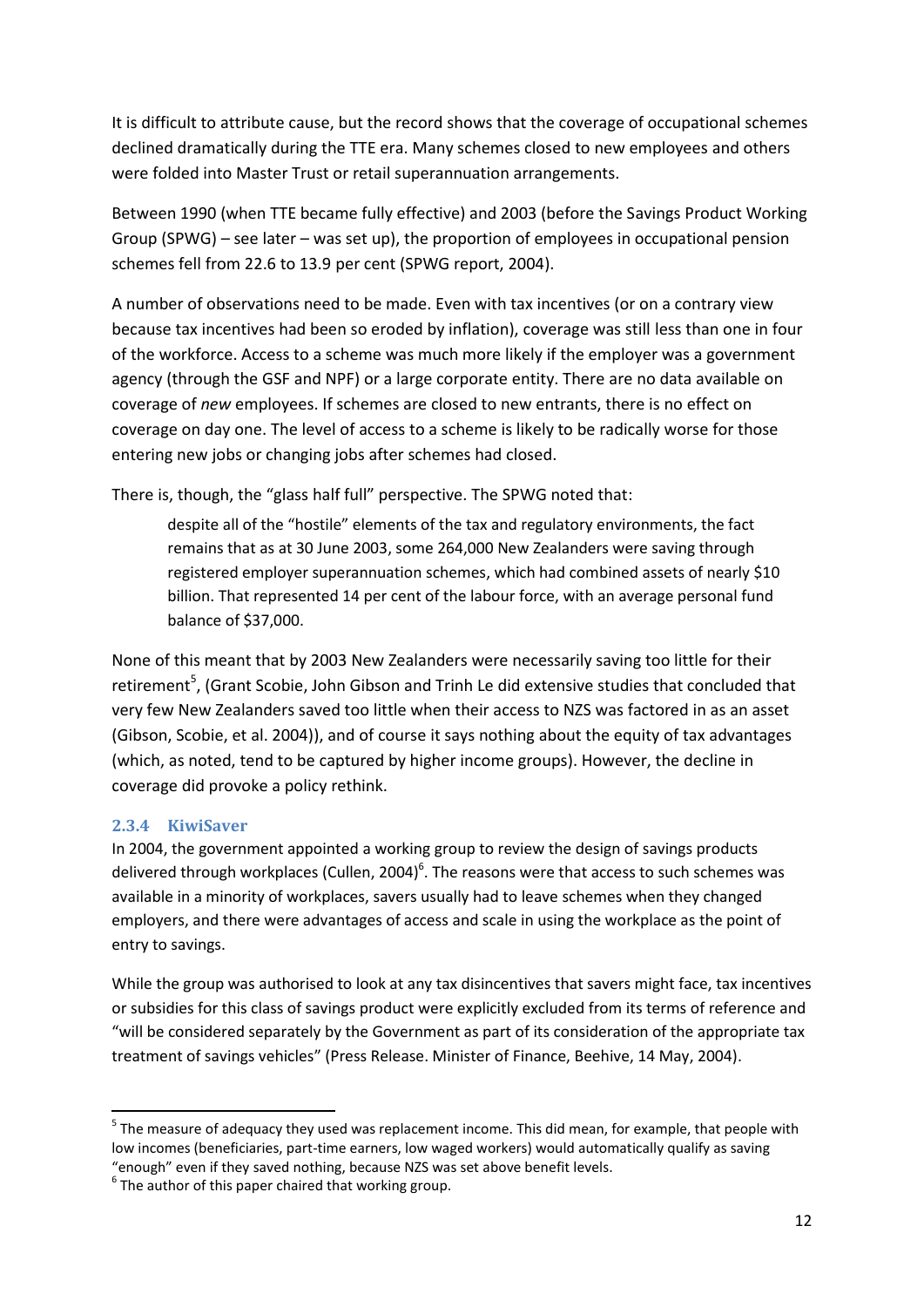There were two main strands to the working group recommendations:

- (a) It concentrated on lowering behavioural barriers to savings: addressing evidence that potential savers did not know when to start, how much to save, and where to save, and therefore tended to put off decisions (status quo bias worked against saving).
- (b) The group identified administrative inefficiencies in the savings regimes of various countries: multiple small balances, complicated rules, high fees, "gone no address" account holders and the like.

The recommendations involved a form of soft compulsion (automatic enrolment at point of entry to a job with a right to opt-out), allocation to default providers and default investment options (with options to change) and predetermined contribution rates (with voluntary additional contributions permitted). It also recommended a streamlined administrative structure (one account only at any time, deductions administered through IRD, authorisation of providers).

As the group's recommendations evolved into legislative support, two levels of optional contribution (4 and 8 per cent of salary) were introduced<sup>7</sup> and the level of tax subsidy envisaged gradually increased. That policy move had its critics. Susan St John characterised it as a "return to the complexities, inefficiencies and inequities of a hybrid approach". While the basic architecture of KiwiSaver remained stable, contribution rights and obligations have been changing constantly. The changes are tabulated below.

**.** 

 $<sup>7</sup>$  It is not clear from Cabinet papers why these levels of contribution were selected. They suggest that the</sup> levels were something of a compromise based on "equity, simplicity and practicality considerations" (whatever that might mean!)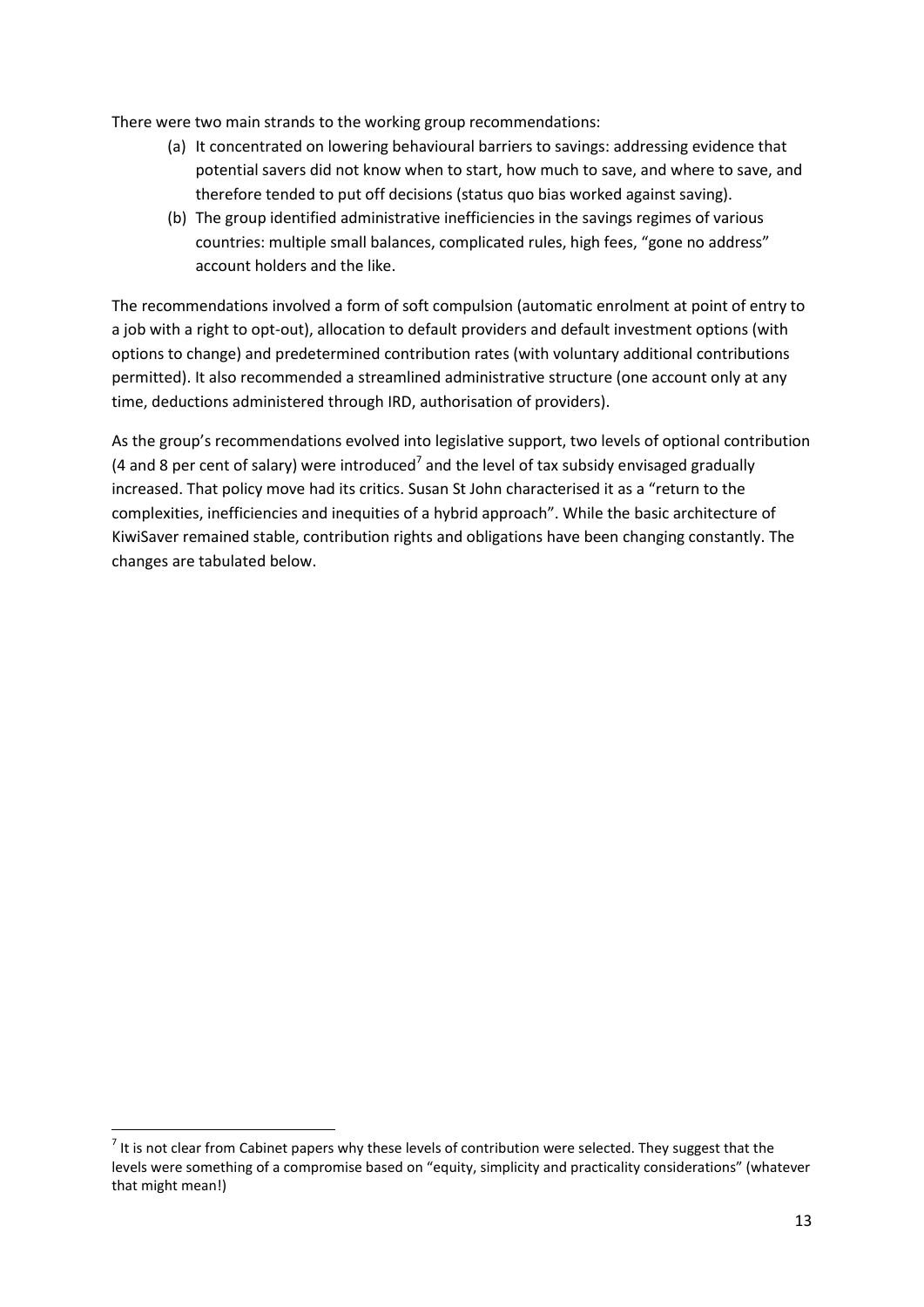| Announcement                                                          | <b>Effective from</b> | <b>Provisions</b>                                                                                                                                                                                     |
|-----------------------------------------------------------------------|-----------------------|-------------------------------------------------------------------------------------------------------------------------------------------------------------------------------------------------------|
| Budget 2005                                                           | 1 April 2007          | \$1,000 "kick start"<br>Fee subsidy<br>Standard contribution rate of 4% of income, option to move to 8%<br>Employer contribution optional<br>First home subsidy if conditions met                     |
| Budget 2007                                                           | 1 July 2007           | Fee subsidy confirmed at \$40 per member per annum<br>100% tax credit to match member contributions up to \$20 per week                                                                               |
| Budget 2007                                                           | 1 April 2008          | Compulsory matching employer contributions of 1% of employee gross salary<br>increasing by 1% each year until 4% subsidy reached in 2011/12<br>100% KiwiSaver Employer tax credit up to \$20 per week |
| 11 November 2008. Taxation (Urgent Measures<br>and Annual Rates) Bill | 1 April 2009          | Minimum employee contribution rate reduced to 2%<br>Compulsory employer contribution reduced to 2%                                                                                                    |
| Budget 2011                                                           | 1 July 2012           | Tax credit for employee contributions reduced to 50% up to a maximum equivalent to<br>\$10 per week                                                                                                   |
| Budget 2011                                                           | 1 April 2012          | Employer contributions to be subject to Employers Superannuation Contribution Tax<br>at employee's marginal tax rate                                                                                  |
| Budget 2011                                                           | 1 April 2013          | Minimum employee contribution rises to 3%<br>Compulsory employer contribution rises to 3%                                                                                                             |

**Table 1: Changes to KiwiSaver**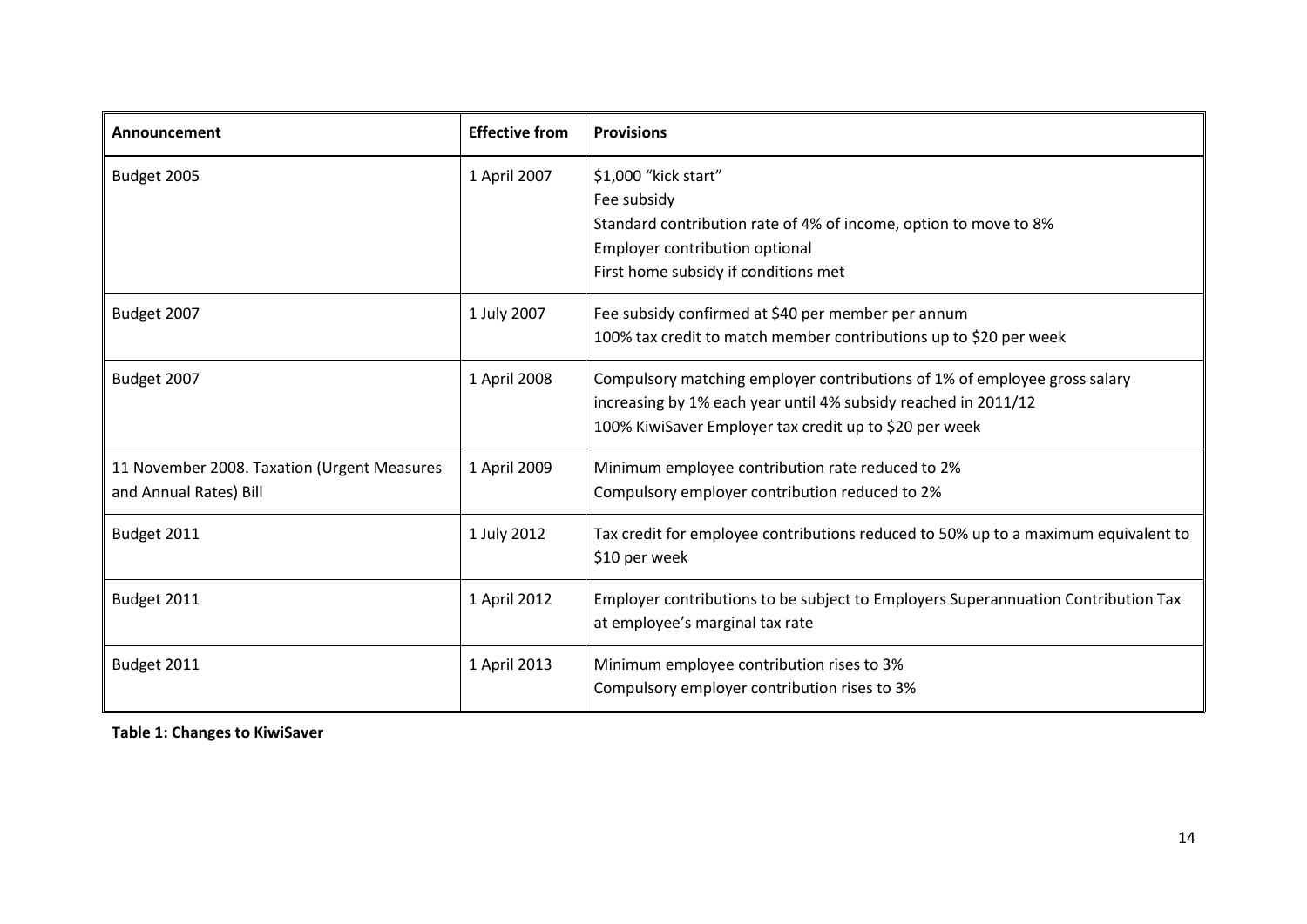The current fiscal year and outyear cost forecasts associated with these changes have altered accordingly. Forecasts and actual outcomes are included in a rolling reproduction of Budget Core Crown Expense tables. Figures are \$ million. From Budget 2012 forecasts include housing deposit subsidies which became available for some KiwiSaver contributors. For purposes of comparison, New Zealand Superannuation benefit expenses are listed in the final row.

| <b>Budget</b>                                                                                                                                                                                     |            | 2008  | 2009  | 2010  | 2011  | 2012  | 2013   | 2014   | 2015   | 2016                                                                                                                                                                                          |
|---------------------------------------------------------------------------------------------------------------------------------------------------------------------------------------------------|------------|-------|-------|-------|-------|-------|--------|--------|--------|-----------------------------------------------------------------------------------------------------------------------------------------------------------------------------------------------|
|                                                                                                                                                                                                   | 2008       | 1,013 | 1,370 | 1,441 | 1,502 | 1,507 |        |        |        |                                                                                                                                                                                               |
|                                                                                                                                                                                                   | 2009       |       | 1,420 | 919   | 940   | 956   | 982    |        |        |                                                                                                                                                                                               |
|                                                                                                                                                                                                   | 2010       |       |       | 1,045 | 1,179 | 1,054 | 1,028  | 1,063  |        |                                                                                                                                                                                               |
|                                                                                                                                                                                                   | 2011       |       |       |       | 1,039 | 656   | 614    | 596    | 631    |                                                                                                                                                                                               |
|                                                                                                                                                                                                   | 2012       |       |       |       |       | 719   | 701    | 686    | 682    | 706                                                                                                                                                                                           |
|                                                                                                                                                                                                   | <b>NZS</b> | 7,348 | 7,744 | 8,290 | 8,830 | 9,587 | 10,243 | 10,867 | 11,583 | 12,369                                                                                                                                                                                        |
| <b>Table 2: Budget Core Crown Expenses</b>                                                                                                                                                        |            |       |       |       |       |       |        |        |        |                                                                                                                                                                                               |
|                                                                                                                                                                                                   |            |       |       |       |       |       |        |        |        | It is important not to make too much of these comparisons: NZS payments are annual Pay as                                                                                                     |
|                                                                                                                                                                                                   |            |       |       |       |       |       |        |        |        | (PAYGO) amounts whereas KiwiSaver subsidies will accumulate over time in individual accour                                                                                                    |
|                                                                                                                                                                                                   |            |       |       |       |       |       |        |        |        | However, the table shows that at the time of the 2008 Budget, tax supports to KiwiSaver wer<br>projected to rise to \$1,507 million, but by 2012, the expected level of subsidy had more than |
|                                                                                                                                                                                                   |            |       |       |       |       |       |        |        |        | to \$706 million. By contrast, NZS payments are projected to increase by 68 per cent from \$7.3                                                                                               |
| in 2008 to \$12.4 billion in 2016. The first pillar is once again asserting its predominant positio<br>retirement income framework as tax supports for private savings recede.                    |            |       |       |       |       |       |        |        |        |                                                                                                                                                                                               |
|                                                                                                                                                                                                   |            |       |       |       |       |       |        |        |        | As time goes on, KiwiSaver supports as a percentage of the first pillar NZS are likely to decline                                                                                             |
|                                                                                                                                                                                                   |            |       |       |       |       |       |        |        |        | further. This works on both the numerator and denominator side of the equation. There are r                                                                                                   |
|                                                                                                                                                                                                   |            |       |       |       |       |       |        |        |        | roughly two million KiwiSavers (FMA, 2012), so the catch-up access to kick-starts and the mot                                                                                                 |
| to start to qualify for first home subsidies will now be confined to the residual, and to new en<br>to the labour market. On the other side of the equation, NZS will cost more and more as the l |            |       |       |       |       |       |        |        |        |                                                                                                                                                                                               |
| boomers reach 65.                                                                                                                                                                                 |            |       |       |       |       |       |        |        |        |                                                                                                                                                                                               |
| Once again, the inexorable reversion to the policy centre of gravity is evident: universal PAYG                                                                                                   |            |       |       |       |       |       |        |        |        |                                                                                                                                                                                               |
| pillar; voluntary, minimally assisted third pillar. Susan St John's misgivings may have been alle<br>by subsequent responses to the supports that KiwiSavers got!                                 |            |       |       |       |       |       |        |        |        |                                                                                                                                                                                               |
| An interesting feature of this episode, though, is the dominant figure of two million! A quarte                                                                                                   |            |       |       |       |       |       |        |        |        |                                                                                                                                                                                               |
| million workers were in occupational schemes in 2003: the equivalent numbers in KiwiSaver                                                                                                         |            |       |       |       |       |       |        |        |        |                                                                                                                                                                                               |
| schemes has increased almost eight fold. It is true that 45 per cent of KiwiSaver schemes are                                                                                                     |            |       |       |       |       |       |        |        |        |                                                                                                                                                                                               |

*Year*

#### **Table 2: Budget Core Crown Expenses**

It is important not to make too much of these comparisons: NZS payments are annual Pay as you go (PAYGO) amounts whereas KiwiSaver subsidies will accumulate over time in individual accounts.

However, the table shows that at the time of the 2008 Budget, tax supports to KiwiSaver were projected to rise to \$1,507 million, but by 2012, the expected level of subsidy had more than halved to \$706 million. By contrast, NZS payments are projected to increase by 68 per cent from \$7.3 billion in 2008 to \$12.4 billion in 2016. The first pillar is once again asserting its predominant position in the retirement income framework as tax supports for private savings recede.

As time goes on, KiwiSaver supports as a percentage of the first pillar NZS are likely to decline further. This works on both the numerator and denominator side of the equation. There are now roughly two million KiwiSavers (FMA, 2012), so the catch-up access to kick-starts and the motivation to start to qualify for first home subsidies will now be confined to the residual, and to new entrants to the labour market. On the other side of the equation, NZS will cost more and more as the baby boomers reach 65.

Once again, the inexorable reversion to the policy centre of gravity is evident: universal PAYGO first pillar; voluntary, minimally assisted third pillar. Susan St John's misgivings may have been alleviated by subsequent responses to the supports that KiwiSavers got!

An interesting feature of this episode, though, is the dominant figure of two million! A *quarter* of a million workers were in occupational schemes in 2003: the equivalent numbers in KiwiSaver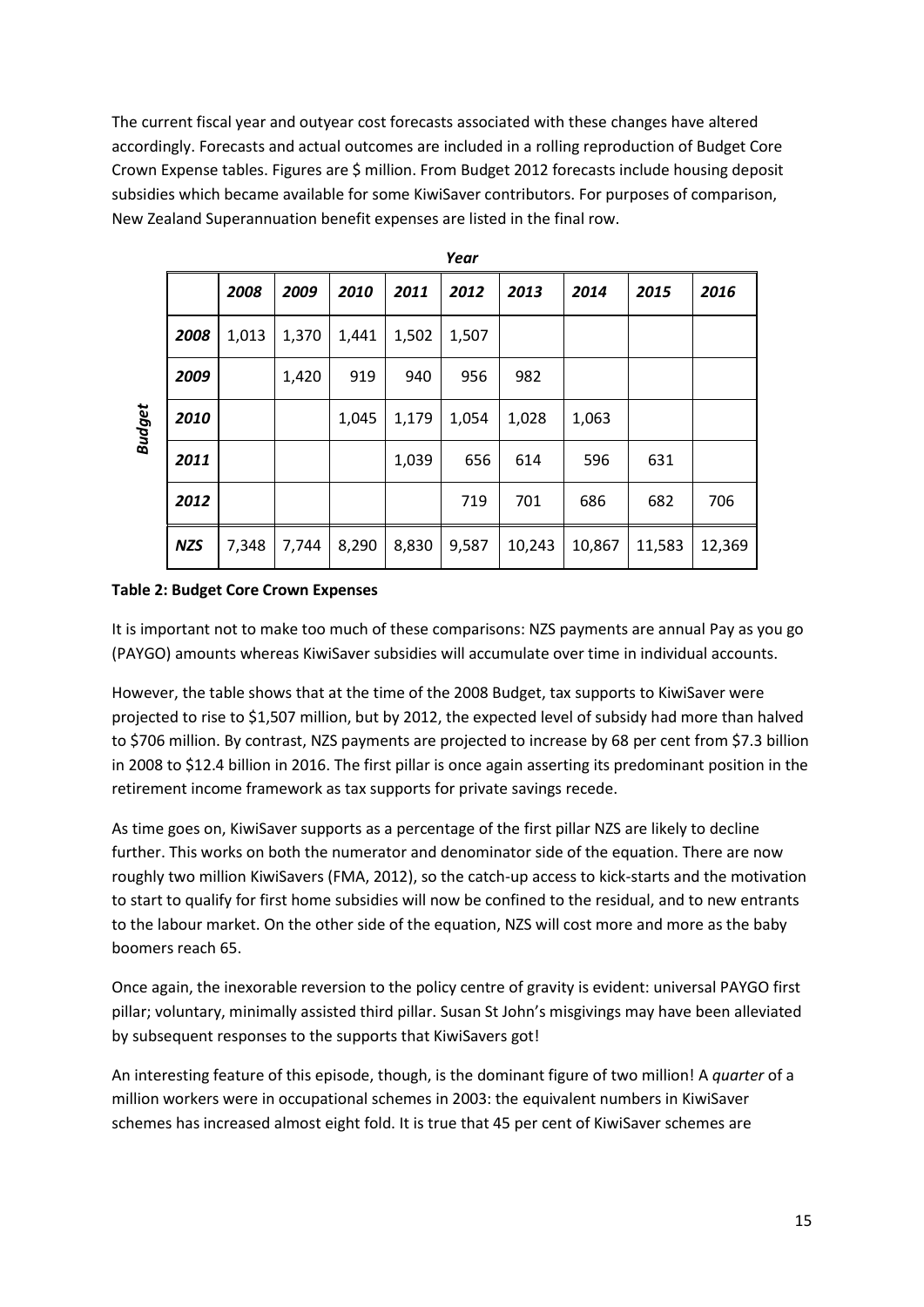dormant (children, those taking contribution holidays etc.<sup>8</sup>), but even then there is a five fold increase in *participation* (but at this stage not the same multiple of account balances).

#### <span id="page-15-0"></span>**2.3.5 Overall impact of savings for retirement income**

Private savings have been substantially uneven across the over-65 population. The bottom 40 per cent of them have virtually no income other than NZS. (Perry, 2010 Review). The next twenty per cent still depend on NZS for 85 per cent of their income. At the other end, the top third more than double their total income (compared to NZS) from other sources.

It is difficult to predict what will happen over the next twenty years. There was a big drop off in numbers saving through registered superannuation schemes during the "tax neutral" decades of TTE. It may be that the proportion with no or little other income will increase as the cohorts that entered the labour market during this period retire. However, they may have saved through other vehicles (such as rental properties). KiwiSaver has boosted numbers in formal savings vehicles, but again this might simply reflect a switch in the form that retirement saving takes

#### <span id="page-15-1"></span>**2.3.6 Housing**

**.** 

Home ownership has historically been the primary mechanism through which individual New Zealanders have saved to promote well-being in retirement. In 1991, 84 per cent of the 65+ age group effectively owned their own homes. This had declined to 80 per cent by the time of the 2006 Census, and while the decline is noticeable, the norm is still for retired people to own the homes they live in (Preston, 2008).

It has been argued by the OECD and various tax policy reviews that housing investment is tax advantaged because various costs (interest, maintenance and depreciation) have been deductable and there has been no tax on capital gains when the properties are sold, but this advantage is mainly captured by investors in rental property. Mortgage interest payments are not tax deductable for owner occupiers.

This form of savings has been advantageous to the retired. As shown later, there is a distinct and substantial variation in the well being of those 65+ depending on whether they own their own home or are renting.

While home ownership levels have dropped by four percentage points for the 65+ cohort, they have dropped by more than that for younger age groups. By way of example, 82.1 per cent of those 40-44 owned their own homes in 1991, but only 68.5 per cent of that age group owned them in 2006. For the 45-49 age group the percentages are 84.4 and 73.7.

It may be that people are buying homes later in life, but the risk is that a generation that is about to retire in the next twenty plus years will have the double disadvantage of having substantially higher proportions renting, and substantially higher proportions with no or limited occupational savings (the TTE generation). This will increase dependency on NZS as the sole or main source of income at roughly the time that the demographic transition plateaus at the peak of the dependency ratio!

 $^8$  The Financial Markets Authority notes that a number of these could be self-employed account holders who tend to make lump sum contributions at the end of their tax years to capture the tax rebate. This would lower the effective incidence of dormant accounts.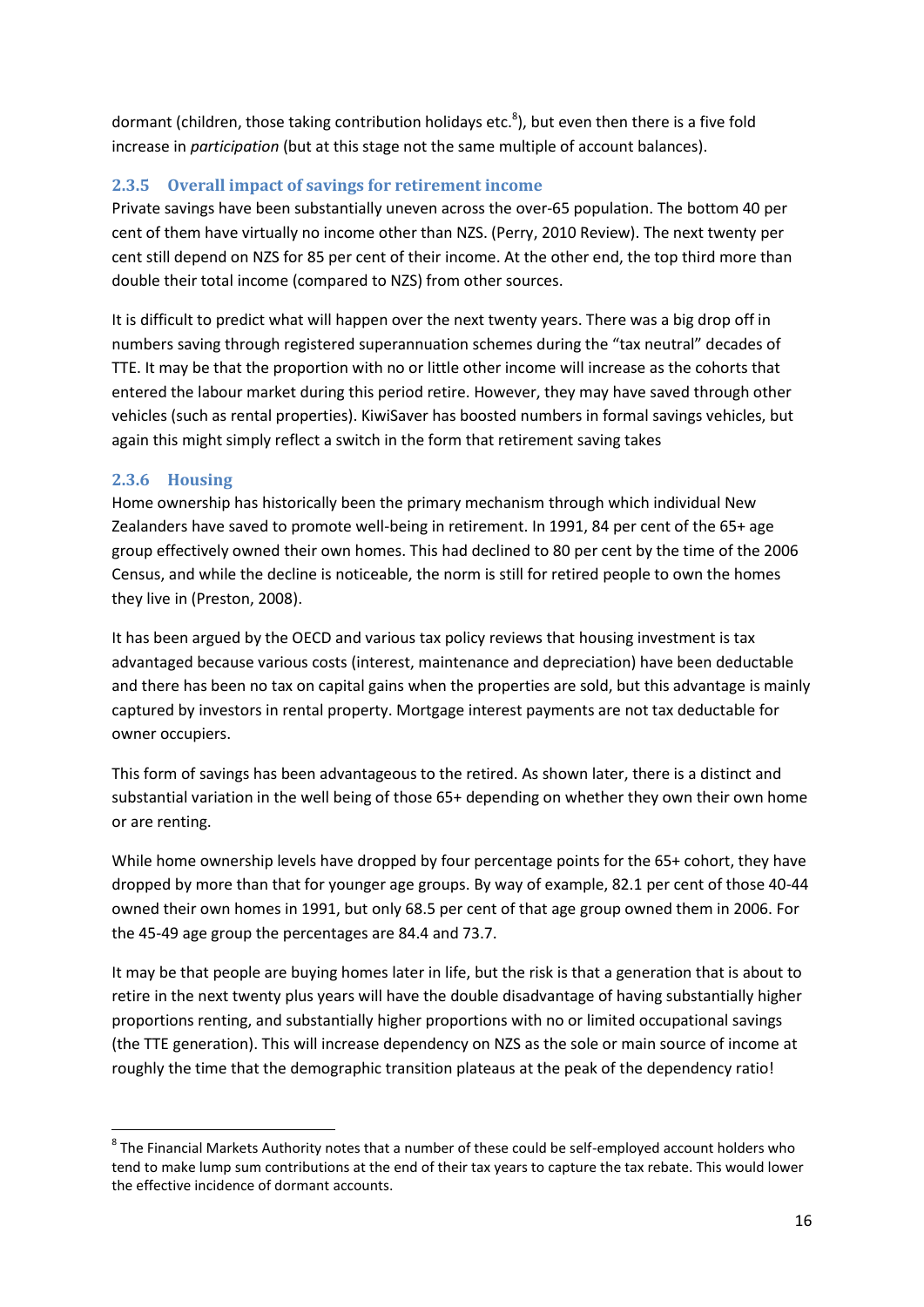# <span id="page-16-0"></span>**3.0 The policy fracture and the quest for stability**

### <span id="page-16-1"></span>**3.1 The 1972 Royal Commission on Social Security**

There is a common perception that the 1972 Royal Commission on Social Security report ushered in an era of increased generosity within the existing pension system by changing the overarching objective of social policy. The Commission had looked at four high level objectives for social policy. (Hurnard, 2012) The first was "subsistence", which it rejected as being inadequate. "Continuity" (of incomes) was not seen to be the proper role of the community (i.e. of public policy). "Equality" was assessed as not being a widely held value. That left "belonging" as the objective that the Commission recommended, and it set "belonging" as requiring an income of 80 per cent of a labourer's wage.

There is no convincing evidence that the Royal Commission report was a watershed event in New Zealand's pension policy history.

This conclusion is an interpolation of David Preston's history and an interpretation of post-Commission political interventions.

"As late as 1972 the Age Benefit for a couple was around 68 per cent of the net ordinary time wages" (all quotes from Preston). Note that on a relative definition of poverty this was more than simple poverty alleviation, and it was at the time of, not a response to, the Royal Commission.

"However, the gradual decline in the relative incomes of many older people in a time of general prosperity created pressure to reconsider public pensions. Pensioners considered they had not shared in the growth of living standards to the same extent as wage earners or other employed groups". Relativity, not poverty alleviation, was part of the active political discourse. "Some of the pressure was relieved by providing more special assistance in the 1950s and 1960s..." (i.e. pre Royal Commission). "The better off group among the retired had also gained from the continuing rise in payments for Universal Superannuation". If it was targeted at poverty, the universal payment would have continued to be asset tested. "The abolition of the asset test on the Age Benefit in 1960 also benefitted some of the older group". A poverty alleviation regime would retain an asset test, yet this went 12 years before the Royal Commission.

After the Commission "...by 1976 the Age Benefit for a couple had risen to over 72 per cent of net ordinary time wages". So a more generous provision through policy followed the Commission, but with hindsight this was temporary, not structural. It is also questionable whether that was because of the Commission or simply that the New Zealand economy went through a brief period of relative prosperity shortly before the "oil shocks" of the mid-seventies. The structural benchmark of two thirds of the net average wage was entrenched pre Royal Commission. It included provisions that reflected relative prosperity not absolute poverty alleviation, and it was not disturbed in a permanent way by the Royal Commission.

We then have the distortion, firstly of Labour's compulsory scheme and then Muldoon's unsustainably generous "80 per cent of gross wage at age 60" universal scheme, which took 20 years to be disgorged.

Roger Hurnard notes that in his 1972 Budget speech, Minister of Finance Robert Muldoon said that the Royal Commission report could be read as an endorsement of the basic principles of the existing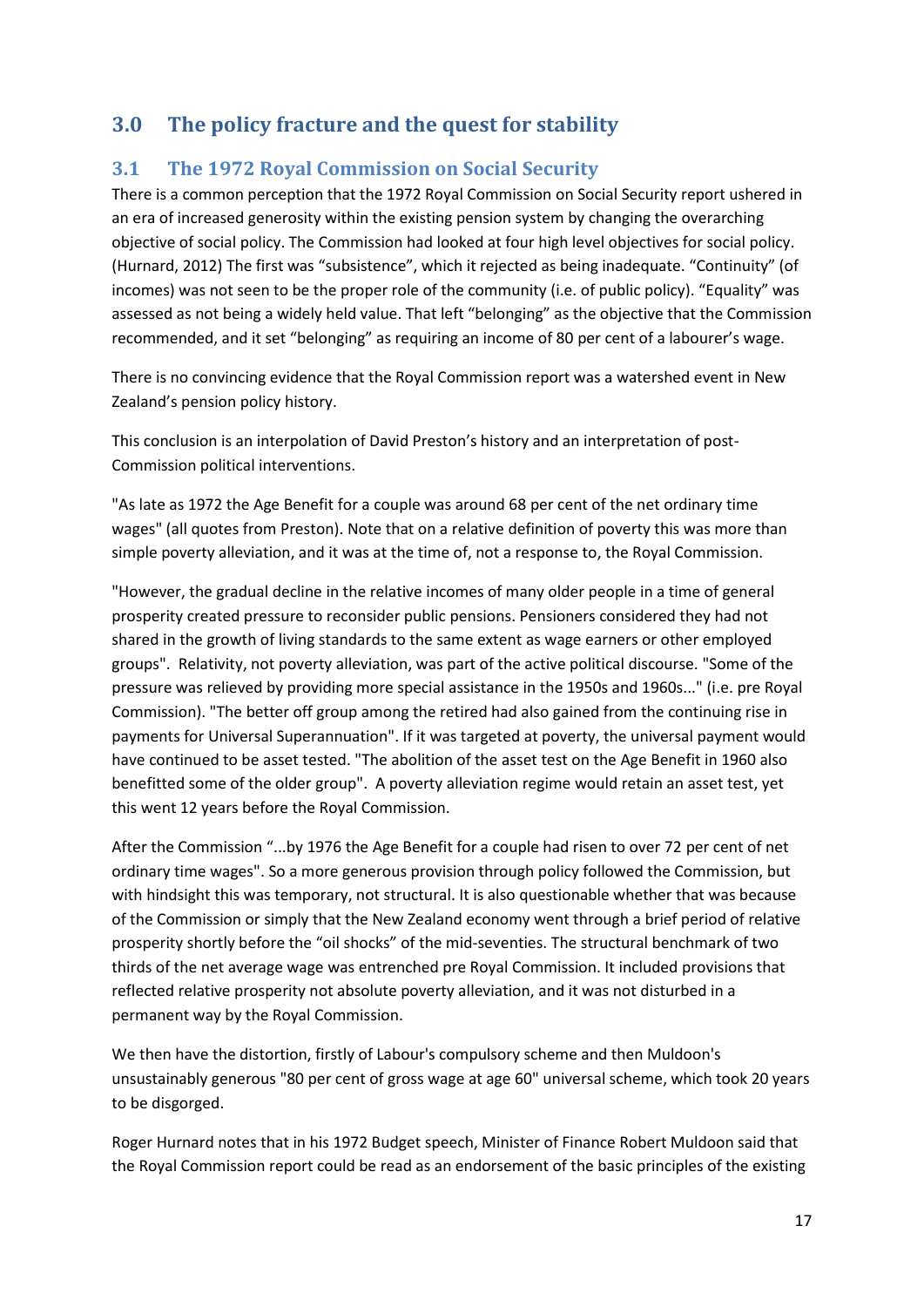system. Although pension rates were adjusted, Hurnard concludes that "despite the influence of the 1972 report, it is salutary to note that the 1972 Report's views on superannuation appear to have been ignored by both the Labour Government's 1975 NZ Superannuation Scheme (compulsory contributory saving) and the National Government's 1977 National Superannuation (universal, wagelinked rate of payment from age 60)".

Overall, the 1972 Report was overwhelmed by the structural disruption to a settled policy framework, and it took twenty more years to construct a more stable framework (which was, ironically, very much like that one that had been destroyed!).

### <span id="page-17-0"></span>**3.2 The aftermath of the 1975 diversion into compulsion**

While compulsion was only a fleeting experiment, its repeal ushered in a period of considerable instability of policy.

It is impossible to disentangle policy from politics, but the 1975 scheme became a major feature of the 1975 general election debate. The then opposition campaigned on a promise of repeal, and its replacement, with an enhanced universal pension, payable out of general taxation, taxable, and set at 80 per cent of the gross average wage for a couple.

The effect was a substantial increase in the fiscal cost of the first tier.

A number of factors coincided to push up pension costs in the 1970s: the abolition of the income test on the Age Benefit, increases in pensions in response to the Royal Commission's proposals, the increase the rate of the universal pension to 80 per cent of the average wage, and the reduction of the age of eligibility to 60.

Pension costs rose from 3 per cent of GDP in 1971-72 to 6.9 per cent by 1978-79: a more than doubling of the relative cost in only seven years (Preston, 2008). Projections based on demographic trends indicated that this formula was unsustainable.

A battery of changes followed. These are summarised in the table below: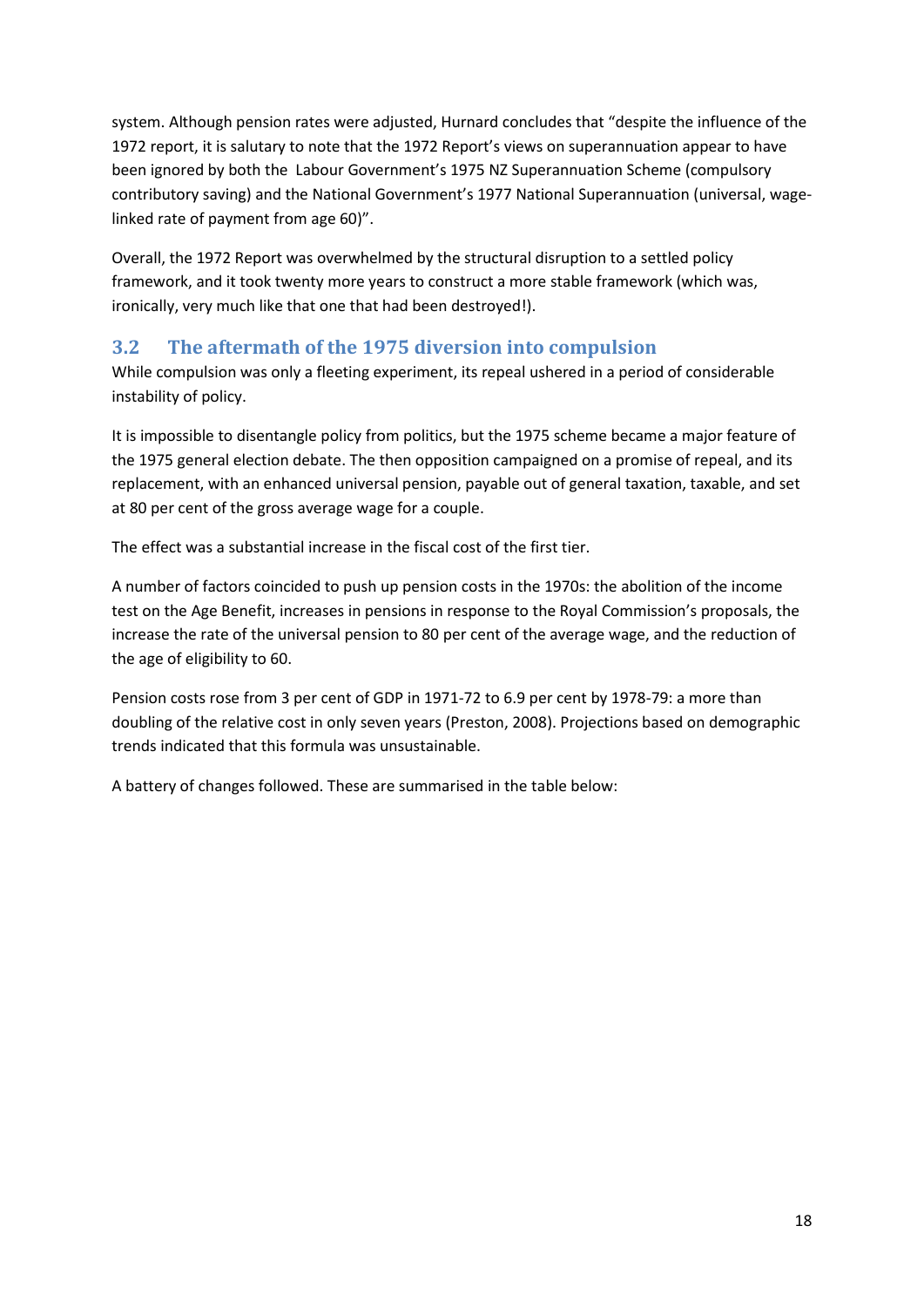| Year | <b>Changes made or proposed</b>                                                                                                                                                                                                                    |                    |                                                                                                                                                                                   |  |  |  |  |
|------|----------------------------------------------------------------------------------------------------------------------------------------------------------------------------------------------------------------------------------------------------|--------------------|-----------------------------------------------------------------------------------------------------------------------------------------------------------------------------------|--|--|--|--|
|      | Wagelink/indexation                                                                                                                                                                                                                                | Age of eligibility | <b>Means testing</b>                                                                                                                                                              |  |  |  |  |
| 1979 | Changed to equate NZS with 80 per cent of<br>the after tax equivalent of the average wage.<br>Effect to drop from 89 to 80 per cent of the<br>average wage <sup>9</sup> . Because of inflation the<br>nominal value of the pension did not change. |                    |                                                                                                                                                                                   |  |  |  |  |
| 1985 |                                                                                                                                                                                                                                                    |                    | Tax surcharge on the other income of<br>superannuitants. Effect was that 10 per cent<br>paid all NZS back, 13 per cent partial payment.<br>No effect on 77 per cent.              |  |  |  |  |
| 1986 | CPI adjustments ahead of wage movements.<br>NZS goes above 80 per cent of net average<br>wage. Ratio returned by 1987.                                                                                                                             |                    |                                                                                                                                                                                   |  |  |  |  |
| 1990 | Single living alone payment increased to 65<br>rather than 60 per cent of married rate.                                                                                                                                                            |                    |                                                                                                                                                                                   |  |  |  |  |
| 1991 | Adjustments cancelled for 1991 and 1992.<br>From 1993 rates to be adjusted by prices<br>alone.                                                                                                                                                     |                    |                                                                                                                                                                                   |  |  |  |  |
| 1991 |                                                                                                                                                                                                                                                    |                    | "Mother of all Budgets" proposes major<br>increase in surcharge, effectively<br>reintroducing a fully means tested pension.<br>Withdrawn in response to major public<br>reaction. |  |  |  |  |

 $^9$  With progressive income tax scales, 80 percent of gross is a higher percentage than it is of net wages. By reverting to a net comparison this escalation of the comparative figure is removed.

 $\overline{a}$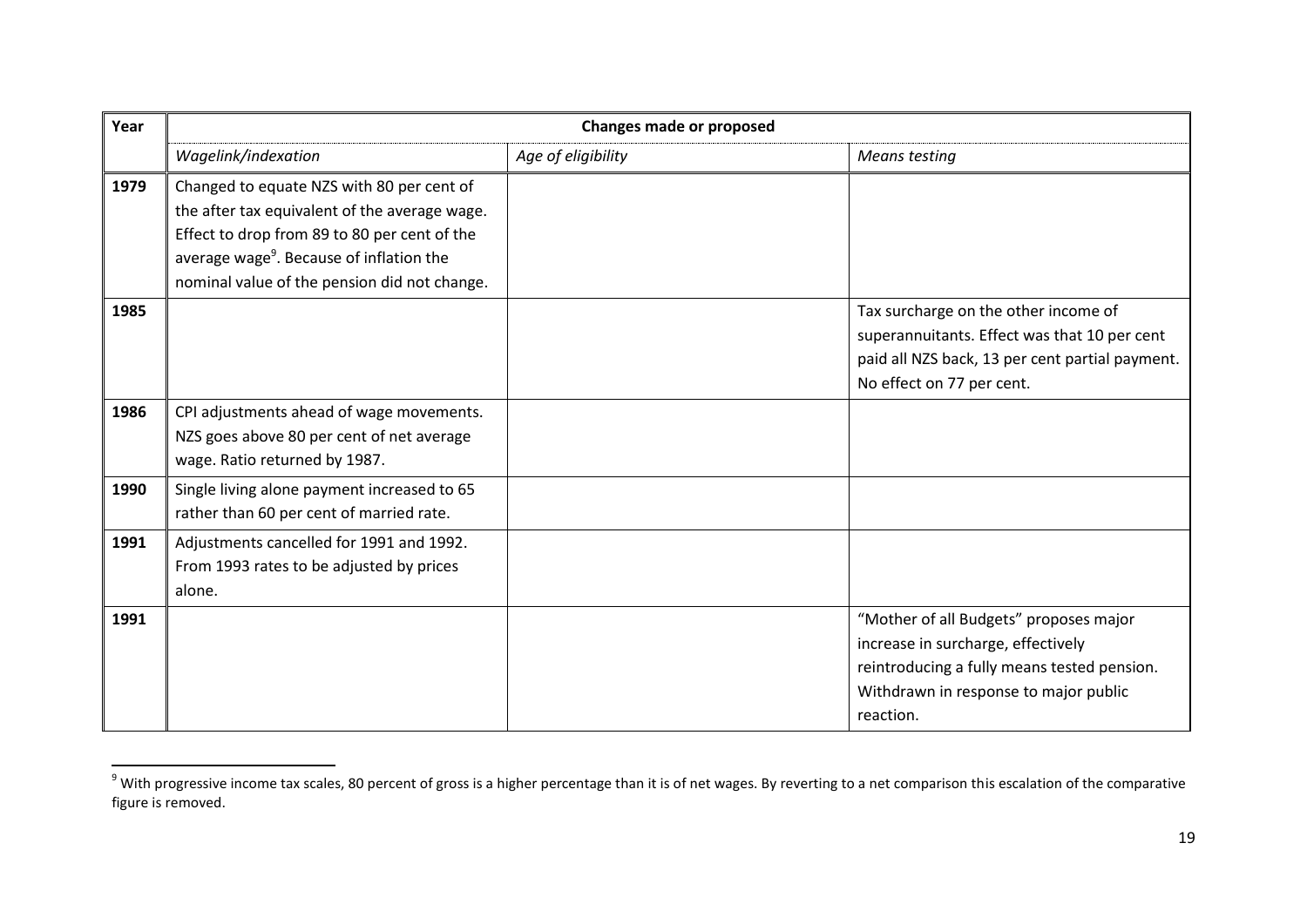| 1991          |                                                                                                                                                                 |                                                                             | Surcharge raised to 25 per cent. Income<br>exemption lowered.                                                         |
|---------------|-----------------------------------------------------------------------------------------------------------------------------------------------------------------|-----------------------------------------------------------------------------|-----------------------------------------------------------------------------------------------------------------------|
| 1992          |                                                                                                                                                                 | Increased to 61, phased in to 65 programmed<br>for the period 1993 to 2001. |                                                                                                                       |
| Late<br>1990s | Public pension cost reduced from 8 per cent of<br>GDP in early 1980s to 5 per cent by late 1990s<br>as a result of the cumulative effects of these<br>measures. |                                                                             |                                                                                                                       |
| 1993          |                                                                                                                                                                 |                                                                             | Accord. Transitional Retirement Benefit to<br>smooth impact of increasing age of<br>entitlement, phasing out by 2004. |
| 1997          |                                                                                                                                                                 |                                                                             | Impact of surcharge reduced.                                                                                          |
| 1998          |                                                                                                                                                                 |                                                                             | Surcharge abolished.                                                                                                  |
| 1998          | 65 per cent wage floor removed. NZS to be<br>adjusted on basis of CPI only until it reached a<br>new 60 per cent pension-wage floor ratio.                      |                                                                             |                                                                                                                       |
| 2000          | Restoration of 65 per cent wage floor <sup>10</sup> .                                                                                                           |                                                                             |                                                                                                                       |
| 2005          | Wage floor raised to 66 per cent as part of<br>coalition agreement.                                                                                             |                                                                             |                                                                                                                       |

**Table 3: Changes to NZS from 1979**

 $\overline{\phantom{a}}$ 

 $^{10}$  The actual wording of the act is "not less than 65% or more than 72.5% of the average ordinary time weekly earnings (males and females combined).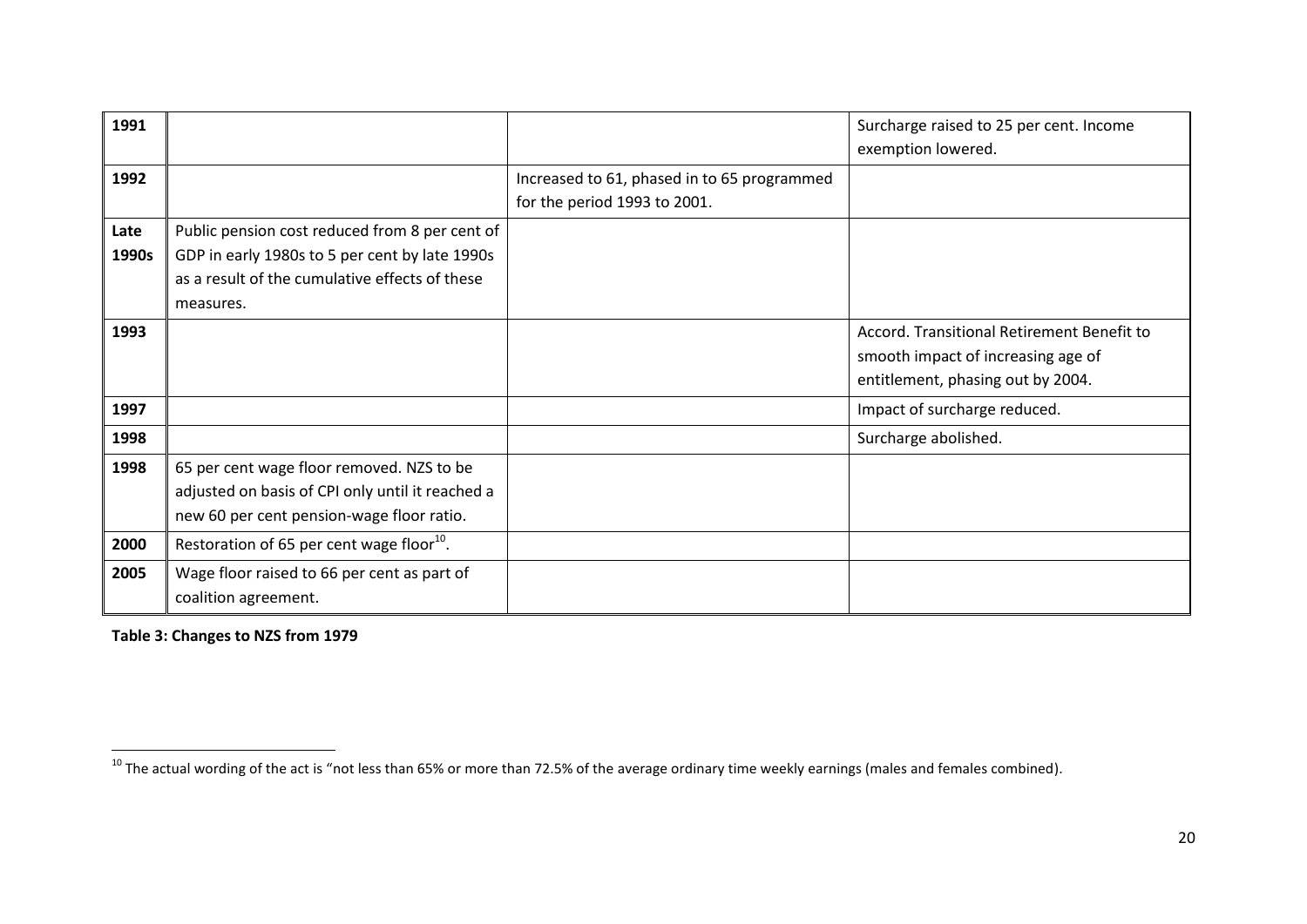This roller coaster policy ride can be interpreted in a number of ways. In the early stages policy rolls back both the 80 per cent of gross wage and the lower age of eligibility. The surcharge then creates an impression of moving away from universality and back to a means tested benefit, and the reduction of the wage floor indicated a move back towards a poverty alleviation objective. However, neither of those "extreme" roll backs survived. By 2005, policy has settled back at the "two thirds of the average wage at age 65" benchmark that had existed (with variations as to eligibility criterion) since 1898!

Initiatives to raise it had been rolled back, but equally steps to lower it did not survive.

#### <span id="page-20-0"></span>**3.3 The 1986-88 Royal Commission on Social Policy**

For the record, retirement income policy in the context of wider social policy was also examined by the later Royal Commission, but that Commission's recommendations were overwhelmed by other, higher level, policy initiatives.

The Commission recommended setting NZS at parity with other benefits. What was left undetermined was how generous those "other" benchmark benefits would be on the spectrum of alleviation of distress to enabling full participation in society. Roger Hurnard notes that at the time this was not a major dilemma: the two rates were not radically dissimilar. In 1991, though, benefits were cut fairly substantially, and NZS was not, so a gap opened up, and "equalising" the two meant either a reversion of NZS to subsistence levels, or a boost to other benefit levels. In the event, it was the policy on *benefits* that shaped the relativity. The NZS "benchmark" reverted to a different path towards its unrelenting historical centre of gravity.

#### <span id="page-20-1"></span>**3.4 Emerging pressures on sustainability of the first pillar**

There is a widespread perception that New Zealand will confront the financial sustainability of NZS "when the baby boomers start to retire" (Weaver). There is no doubt that as the boomers retire there will be sustained pressure on the costs of NZS over a prolonged period of time, but it is important to recognise that the so-called demographic transition is not only (or even mainly) about the baby boom generation. If it was, the cost increase would be temporary. The boomers would retire, live for another twenty-something years, and die out.

Statistics New Zealand is clear that "population ageing is not caused by the baby boomers but by the transition to lower birth rates and lower death rates" (Statistics New Zealand, Population Projections) In other words, it is a permanent structural shift in population dynamics, albeit with its most dramatic transitional impact being evident when the boomers retire.

Statistics New Zealand's median projections show that the 65+ population will increase from its current 14 per cent of the total population to 23 per cent by 2035 and 26 per cent by 2061. The increase plateaus as lower birth and later death rates work their way through to a new equilibrium.

### <span id="page-20-2"></span>**3.5 The elephant in the room: health costs of the elderly**

The Commission for Financial Literacy and Retirement Income will publish a companion report to this one, prepared by David Preston, discussing the contribution that wider policies and programmes make to the living standards of older New Zealanders. These can be seen as "needs based" supports that are not intended to be met out of retirement incomes. The programmes cover issues such as health, housing, disability supports, transport, mobility, personal security, communications and the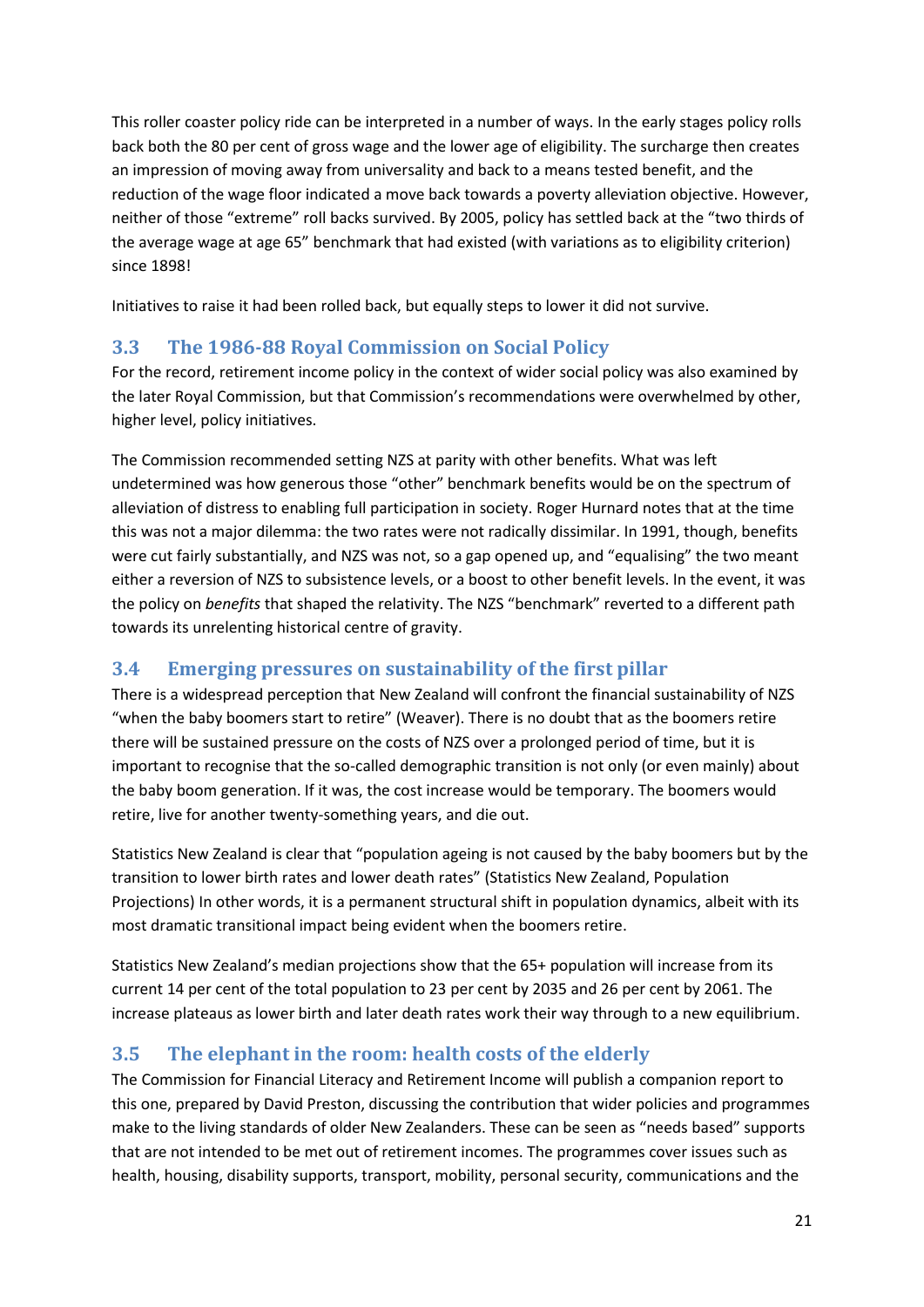like. Because this paper is focussed on the retirement *income* policy framework, and to avoid duplication with the Preston paper, much of those (important) contributors to the well being of older new Zealanders have not been documented here. Note that more detail on these costs is to be found in the Preston paper.

Two programmes are mentioned here: health costs and residential care. This is because without public provision, these can be a major factor in shaping just how much retirement income is required.

The costs of health care are rising across the globe. In part this is because of advances in medical technology, and in part it is simply a consequence of economic growth: international evidence shows a strong positive link between per capita income and per capita spending on health.

There is also, though, a link between health cost and age. Those over 65 consume a disproportionate share of the health dollar, and per capita health costs increase exponentially with age. This means that for the "old old" (those over 85) per capita health costs are ten times as high as for those in the 15-64 age bracket (Hawke).

The evidence is somewhat ambiguous about why this is so. One strand of research suggests that the largest part of health spending is in the last year before death – at whatever age that occurs. The implication is that as people live longer, this "cost of dying" will increasingly be concentrated among older age cohorts. A key variable is how well people age: if they remain healthy longer, disability services will not be as expensive as if they do not.

The policy question is what this has to do with retirement income. At one level, health can be seen as a separate issue. Because access to and use of health services depends on health status not age, health care can be seen to be quite separate from *retirement* policy. On the other hand, because *as a group* older people use more health services, health services are associated with, even if not caused by, "retirement".

Retirement income and health care costs would be much more closely linked if individuals had to pay directly for health services. In those circumstances, retirement income would need to cover both longevity and health status risk. In New Zealand, health risks are largely socialised, so this part of the income adequacy equation is removed from retirement policy. Health cost is still an important part of the wider fiscal policy challenge, and on some projections is more substantial than the sustainability of NZS, but that matter is beyond the scope of this report.

What matters for retirement income policy is meeting the costs of aged residential care.

#### <span id="page-21-0"></span>**3.6 Aged residential care**

The costs of providing residential care for the elderly is different from health because policy in this area does determine the extent to which other income and assets of users have to be used to meet the costs of care.

This policy has changed dramatically in a relatively short period of time. Qualification for subsidised care is based on an assessment of need for care, and an asset and income test. Generally, where one of a couple entered care, the assets of the other (house, car) did not count towards eligibility for a state subsidy. It was when both are in care, or (more usually) when the surviving spouse enters care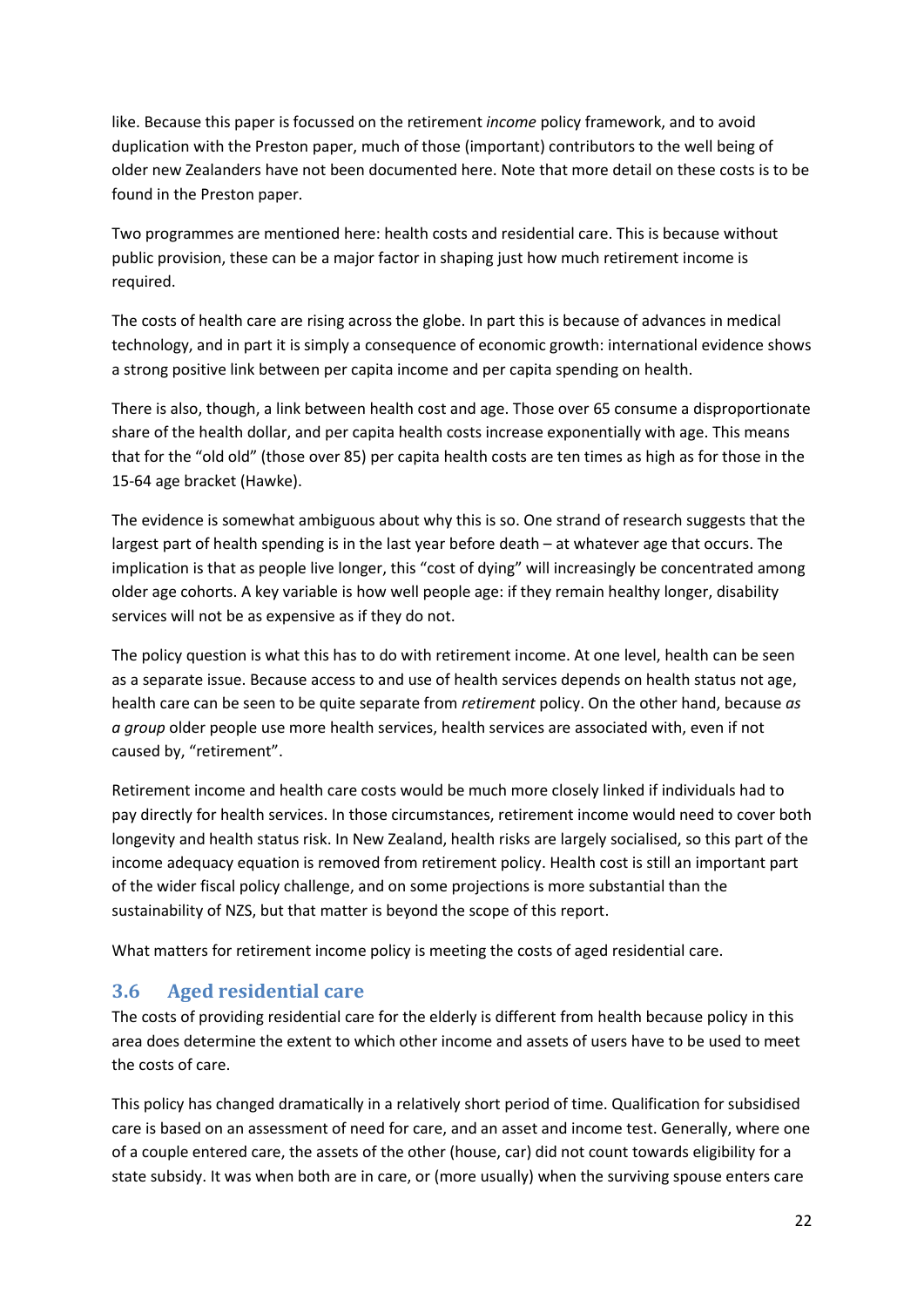that the test impacts. Until 1994, relatively few assets were exempted (\$13,000 per person), which meant that most aged care residents had very limited assets or paid for their own care. (NZS is paid to providers by those in care, and depending on classification, this can be seen as a private contribution or simply a redirection of universal retirement income).

That changed dramatically, especially after 2005, when the exempt asset threshold was raised to \$150,000, and was set to increase by \$10,000 a year. In 2012, the government announced that from then on in, the threshold would increase by the CPI only, but even then it has risen to \$213,297 by 1 July 2012 (St John & Dale, 2011).

At this stage, the numbers, and therefore the costs, are relatively small. At the last Census (2006), only 5.4 per cent of those 65+ were in care, but this rises to 21 per cent for those 85+. (80 per cent of the 85+ group are women). Susan St John and M. Claire Dale estimate that in 2009/10, District Health Boards (DHBs) spent \$800 million on aged care. Residents contributed \$650 million (\$250 million of which was from their NZS pensions). 30 per cent of aged care residents paid for their own care. These figures imply a high degree of intragenerational divergence in meeting the costs of aged care out of retirement income.

In itself, that is of no great concern from a public policy point of view: care is provided at public expense when retirement income is exhausted (even if the quality of residential environment may show large variations). Cynically, it could be argued that the rising asset threshold is protecting inheritances, not providing care.

The risk for policy is that as the 85+ cohort increases in relative and absolute size, the policy settings may not be sustainable.

In 2010, the DHBs commissioned consultancy firm Grant Thornton to review all aspects of the future demand for such care. Their report looked at issues such as the need for investment in additional and replacement facilities, workforce challenges, and options for different models of care. All of those are important and difficult policy challenges, but are indirectly relevant to retirement income.

What is relevant is that Grant Thornton found that most of the recent investment in modern aged care facilities has been targeted at those with the financial capacity to make private contributions. 43% of all facilities, and 58% of facilities built in the last decade, charge some of their residents extra fees for additional services. The numbers of facilities charging extra fees have more than doubled since 2006.

Like Australia and the United Kingdom, most of New Zealand's investment in modern aged care infrastructure is targeted at those with the means to make private contributions towards their accommodation and services. This has only developed in the last four years due to legislative change impacting the sector, and differences in how regulations for the levying of additional charges to residents are interpreted have created uncertainty around ongoing user pay arrangements. This has discouraged investment in premium facilities. Approximately half of New Zealand's building stock is now over 20 years old. (Grant Thornton, 2010)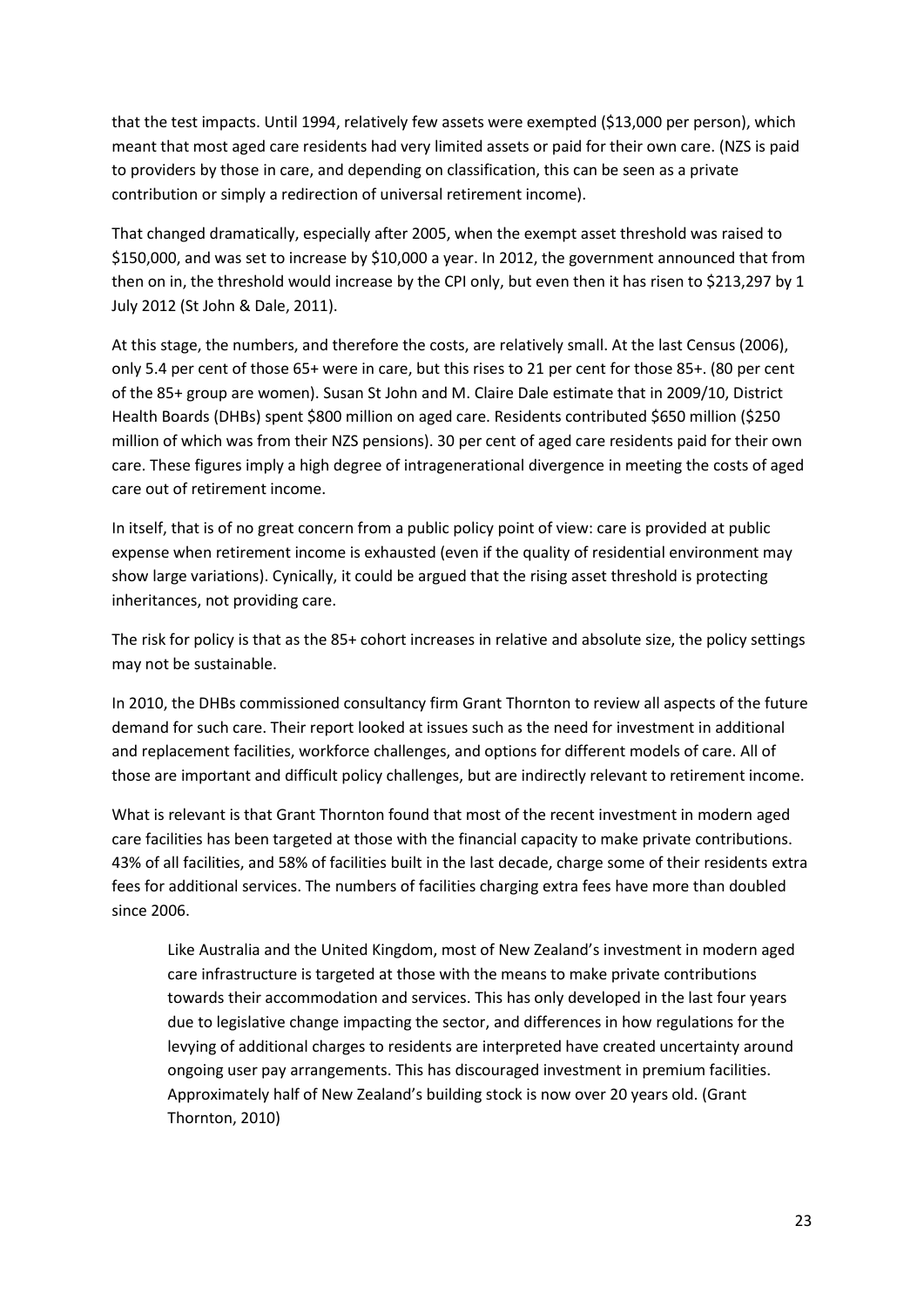While policy on aged care has moved (quite recently) towards greater generosity of treatment of the assets of those needing it, changes in the settings may be having unforseen consequences that could press up against adequacy of *supply* (not affordability) in the future.

# <span id="page-23-0"></span>**3.7 "Sustainability"**

This paper has an historical focus, and looking forward to the sustainability of existing retirement income policy settings is beyond its terms of reference. However, even in this historical context there was that period between 1977 and 1992/1995 (as the age of eligibility was phased back up to 65) when public pension expenditure was between 6 and 7 per cent of GDP, and the projections in the 2010 triennial review have similar spending ratios re-emerging by 2040 if current policy settings remain.

History cannot tell us much about what the experiences from the late 1970s mean for the next 25 years, because while the higher fiscal costs of that time were not sustained, the policy centre of gravity moved back to its "65 at 65"<sup>11</sup> social and political consensus benchmark. It is not clear from that episode whether it was fiscal affordability or perceptions of fairness that ultimately shaped the policy response.

# <span id="page-23-1"></span>**4.0 Evaluating policy against Retirement Commission objectives**

At the end of this historical journey ("there and back again"?!), the question needs to be asked if it is meeting the policy objectives that it might reasonably be judged against.

# <span id="page-23-2"></span>**4.1 Personal responsibility, individual choice and control**

In many ways, the New Zealand framework maximises personal responsibility, choice and control with the important proviso that this is on top of basic collectivised adequacy. The "extras" that contribute to comfort in retirement are minimally prescribed. Even with KiwiSaver, the individual is able to opt out, take a contributions holiday, divert savings into home ownership, change provider and alter the risk profile of the investment portfolio.

This, of course, is a matter of interpretation. A counter argument is that precisely because there is a guarantee of relief from distress in older age (NZS, public health, in-home care, subsidised and ultimately free aged residential care), the state absolves individuals from responsibility to make provision for an adequate retirement.

Both views are valid: both reflect different philosophical rather than analytical perspectives.

### <span id="page-23-3"></span>**4.2 Alleviation of old age poverty and hardship (income support)**

The OECD reflects the conventional view of external commentators on NZS with its bald assertion that it has "eliminated poverty in older generations".

The low or zero rates of elder poverty tend to derive from a relative measure of poverty. If NZS is set at a level relative to the average wage, and the poverty level is also set relative to it (or at least as a percentage of the median wage), then provided the first is set above the second, elimination of poverty is automatically defined by the measures used!

**<sup>.</sup>**  $11$  65% of the average wage (for couples) at 65 years of age.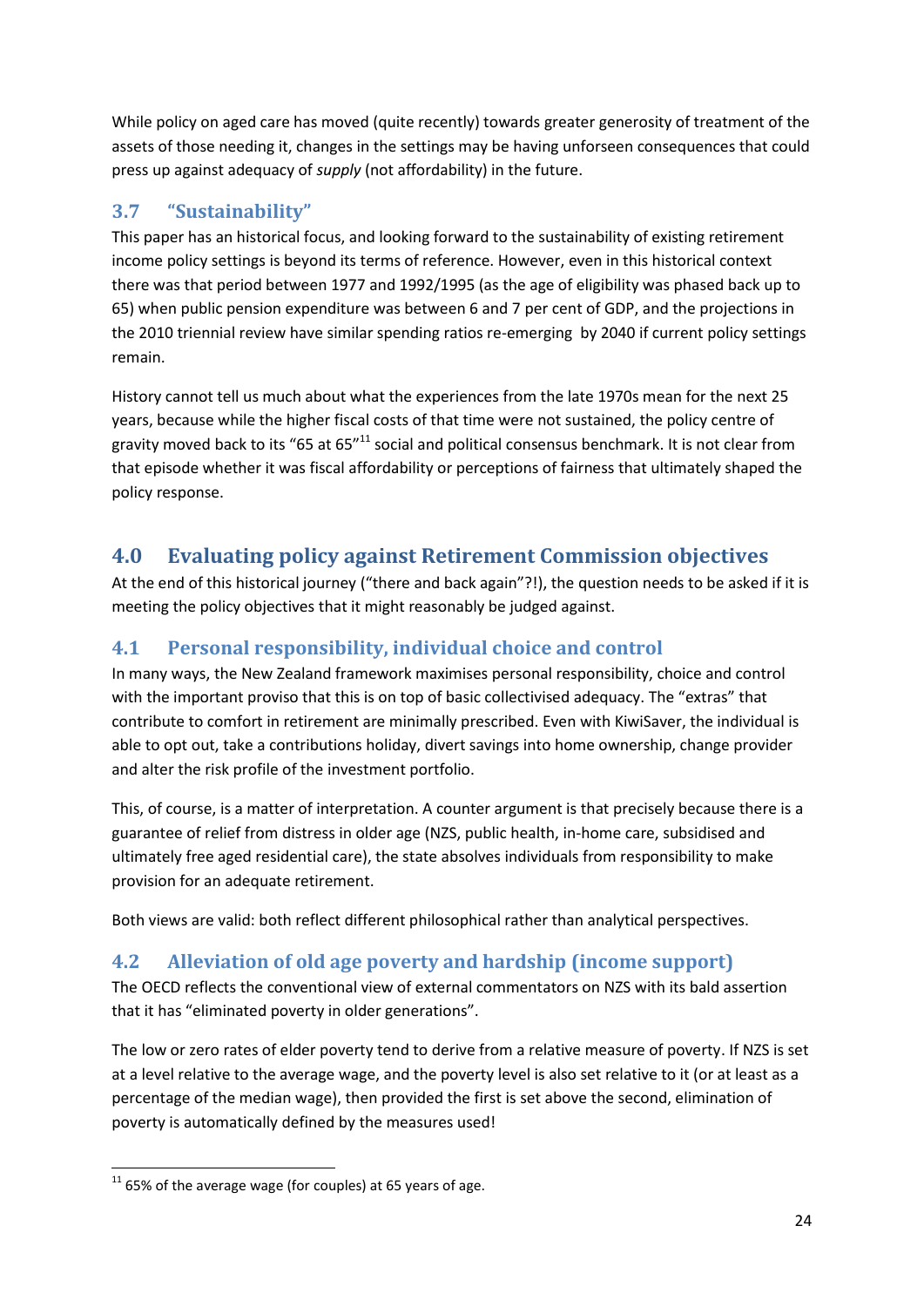Bryan Perry points out that it is not quite that simple. He shows that the three critical variables in measures of elder poverty are whether the standard is 50 as opposed to 60 per cent of the median wage, if incomes are measured before or after housing costs, and if the older person is living alone or sharing housing (and other overhead) costs.

In addition, relative income does not necessarily equate with levels of material hardship. The wellbeing of individuals will also be influenced by factors such as their assets, the state of their health, and whether they have individual needs for personal supports.

A high incidence of home ownership among those over 65 means that housing costs will tend to be low for *most.* The majority of those over 65 have very little income in addition to NZS. For the lowest two quintiles, NZS generates 98 per cent of total income. It provides 85 per cent for the third quintile. The risk here is that older New Zealanders retire asset rich (owning their homes) but income poor, but even then, in such circumstances, a rates rebate moderates that important component of housing cost.

The single annuitant not owning a house is exposed to high housing costs and is not protected by the rates rebate (although uptake of the Accommodation Supplement is rising rapidly, albeit from a low base).

Different measures (before or after housing costs, 60 or 50 per cent of the median income, income poverty or other definitions of hardship) will give different results.

An overview is given in the Ministry of Social Development report 'Household Incomes in New Zealand, 1982 – 2011'.

In summary, MSD concludes that:

- 16 per cent of the population are in "income poverty", but this rises to 21 per cent for children and is only 7 per cent for the over 65s.
- That average "7 per cent" splits into 11 per cent for the population over 65s living alone, versus 5 per cent for couples.
- Because of the importance of non-monetary supports and services, there is only a 50 per cent overlap between income poverty and hardship.
- 13 per cent of the total population experience "hardship". It is higher for children, and much lower (4-5 per cent) for the over 65s.

Overall, then, the conclusion that poverty among older generations has been "eliminated" may be somewhat exaggerated. It is perhaps more accurate to say that it has been "confined" – effectively to those who do not own their own homes, who are living alone, who have no or very little other income and/or have experienced adverse life events (redundancy, prolonged illness, matrimonial dissolution, bankruptcy) in the period shortly before retirement.

Among older (85+) groups, income may no longer be the sole driver of deprivation, and needs for personal supports start to enter the equation. Subsidised residential care ensures alleviation of hardship for those who are least able to support themselves for reasons other than income.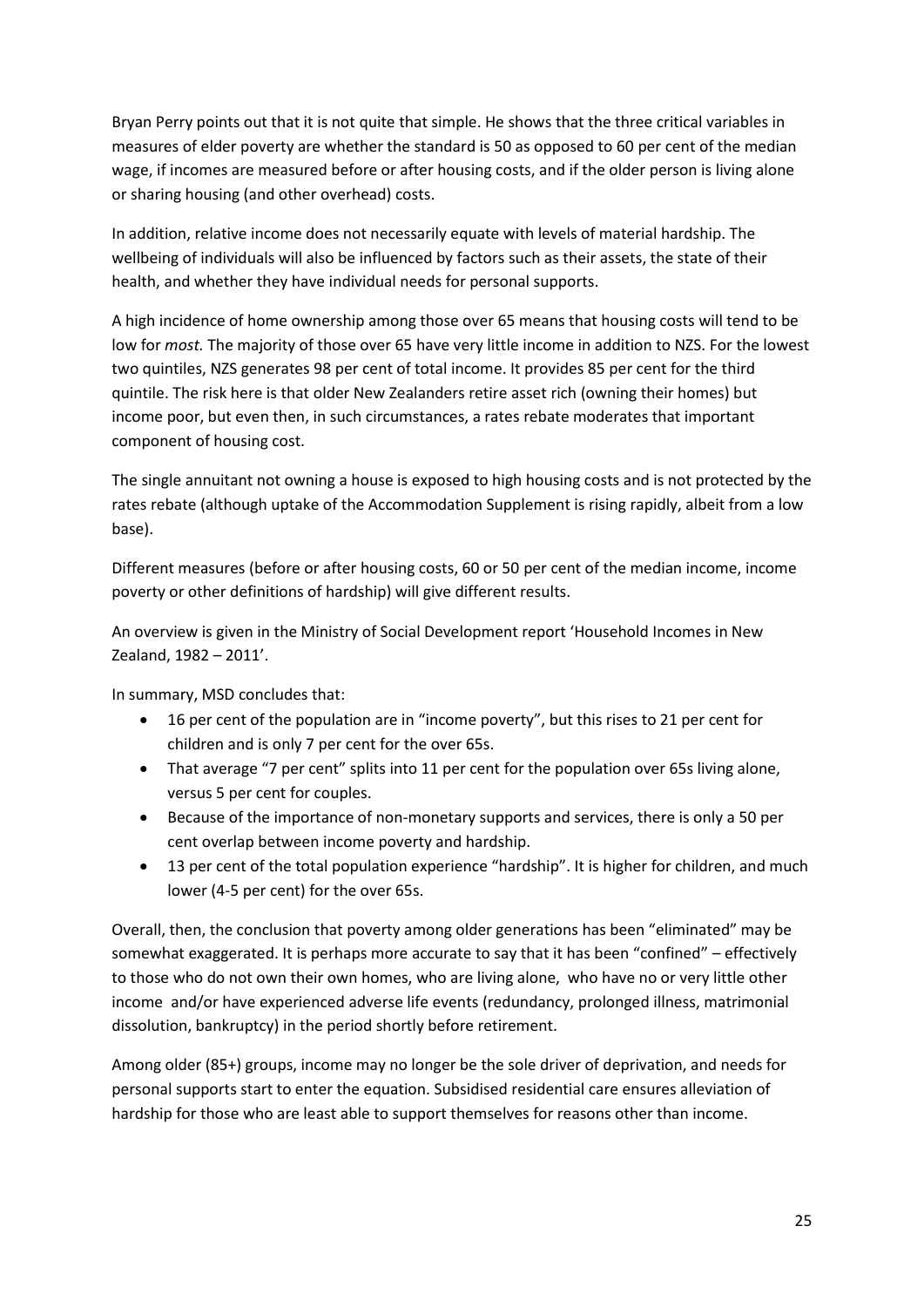### <span id="page-25-0"></span>**4.3 Social cohesion and national identity**

This "citizenship" dividend is difficult to measure objectively. However, NZS delivers a higher replacement rate (pension as a per cent of pre-retirement income) the lower the pre-retirement income, falling quite dramatically as pre-retirement income rises, and it is therefore highly equitable in a redistributive sense.

This has increased social cohesion. The Living Standards Report concludes that "New Zealanders aged 65 years and over have the most favourable living standard distribution of all age groups" (Cook, 2006) which Len Cook interprets to mean that "there is less disparity among living standards for this group than for any other age group in New Zealand." In the period of the living standards study (2000-2004) there was little change in the mean living standards of those aged 65 and over whereas over the same period Cook notes that "disparities in living standards among other groups generally increased."

Although not explicitly identified as such, a citizenship dividend was effectively paid when the 1938 Social Security Act lifted retirement incomes and substantially raised the relative standard of living of retirees.

Universal superannuation delivers a citizenship dividend if it is provided as a right of citizenship as opposed to being a consequence of contribution, if it is not related to the income and assets of a household, and if it is set at a level that is above that required for relief of distress or avoidance of destitution.

In practice NZS is slightly more generous that a citizenship dividend because it is paid to qualifying residents who are not citizens. The fact that it only requires residence for ten years to qualify for the standard rate of payment establishes a clear break from a contributions link.

One way to look at the citizenship dividend is to compare the universal NZS with unemployment benefit rates. Roger Hurnard (2012) calculates that the net margin of NZS over the married rate for an unemployed couple with children was between ten and 15 per cent between 1977 and 1987, rising to 24 per cent in the 1990s (largely because benefit rates were reduced, not because the NZS citizenship dividend was increased) and to 32 per cent in 2002 (after the rate of NZS was increased). When it is considered that pensioners would tend not to have dependent children, the margin over what may be considered as a socially determined subsistence level of income support is even greater.

On current (as from 1 April 2012) rates the gross NZS benefit for a married couple is 58 per cent above the unemployment benefit rate for a childless couple. That margin needs to be interpreted cautiously. If the unemployed couple have children, their benefit increases. They are also less likely to own their own houses, so would normally qualify for an accommodation benefit. Superannuitants typically have some other income (although for most this is small), so the after tax equivalences will be smaller.

On the other hand, the unemployed couple meet costs associated with raising children.

Unemployment is presumed to be a transient status, and even if beneficiaries are unemployed for reasonably long periods of time, they at least have the life-stage potential to earn income, whereas for the retired, that option is largely closed. [It should be noted, however, that increasingly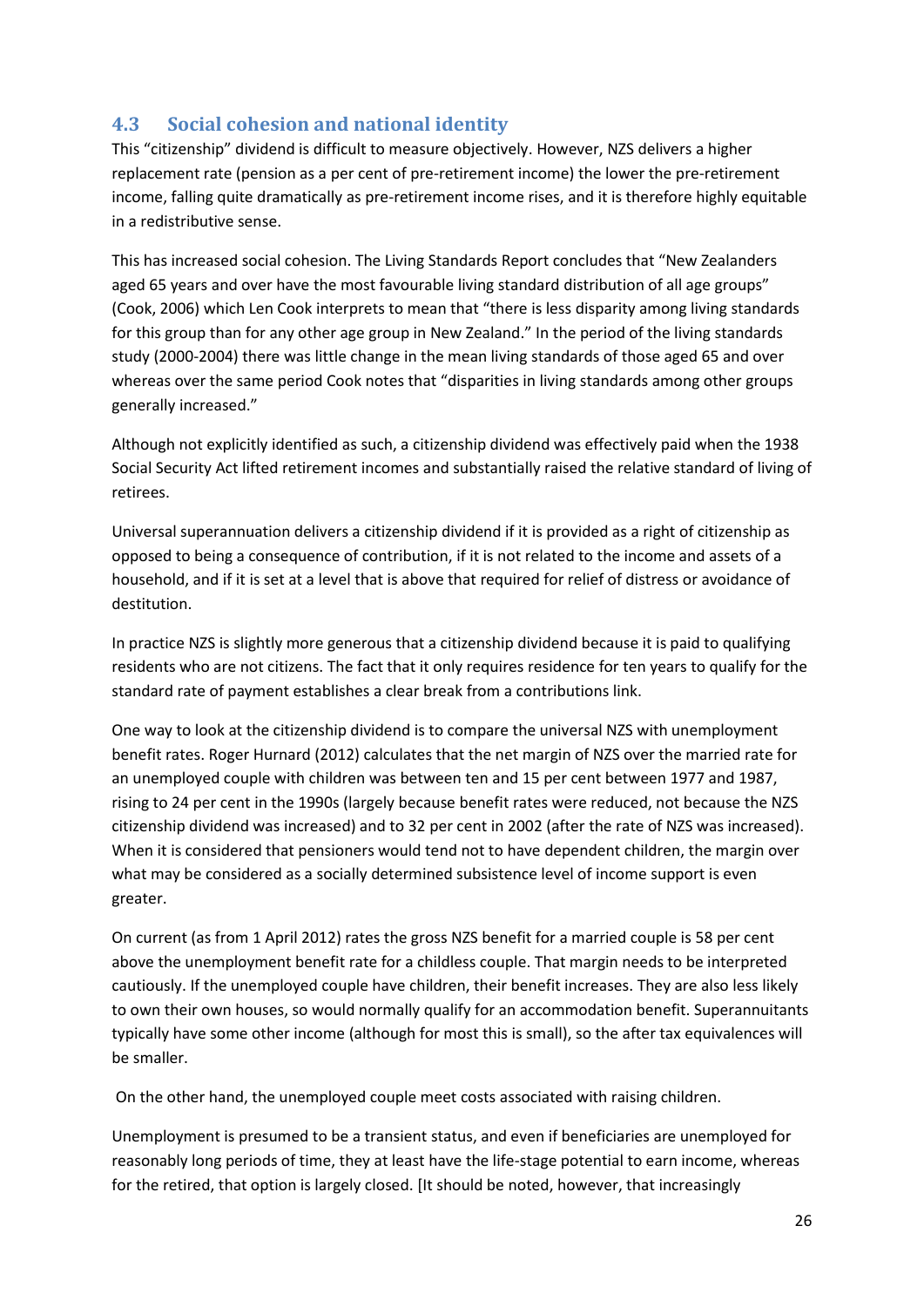beneficiaries are sole parents, or on invalids or sickness benefits, so this "transitional" status may not be a valid consideration].

There is no explicit way to objectively quantify the size of the citizenship dividend, but the weight of evidence suggests that it is real.

Further, it is an explicit element of the policy justification for NZS. This was best articulated by former Finance Minister Michael Cullen (2003) when he stated that "confidence about basic income security in retirement is the least that the citizens can expect in a modern developed economy." He also noted that this is "the most that citizens can expect" because replicating in retirement incomes enjoyed during working life would be both expensive and inequitable. That important caveat reinforces the "standard rate of dividend" that accrues from citizenship.

### <span id="page-26-0"></span>**4.4 Promote wellbeing (positive and active ageing)**

Positive and active ageing is associated with both alleviation of poverty and with receipt of the citizenship dividend. However, it is substantially achieved by direct measures taken outside of, and in addition to, provision of retirement income. These other measures include provision of in-home support services to those who need them, access to social facilities and networks and the like.

A number of policies explicitly support positive ageing. Examples are the rates rebate (to avoid the need to "trade down" when income reduces in retirement but the value of asset on which rates are levied does not), disability support services, and transport subsidies (through the SuperGold Card) which enable the retired to access family, friends, events and community facilities.

# <span id="page-26-1"></span>**4.5 Maintenance of living standards in retirement (consumption smoothing)**

The New Zealand system explicitly transfers all responsibility for maintenance of living standards in retirement – again with the important caveat of being above a minimum standard of living – on to the individual. KiwiSaver goes part of the way in assisting individuals to do that (especially through the default opt-out mechanism), but that scheme is still voluntary and tax subsidies and employer obligations are low compared with other countries.

Ironically, though, NZS may have the *effect* of income smoothing for the lower 40 per cent of income earners who are over 65, not because of the generosity of NZS but because of the extent of low incomes received by those under 65! That is certainly one interpretation of the Scobie/Gibson analyses.

# <span id="page-26-2"></span>**4.6 Cohort self-funding (intergenerational equity)**

There is a clear split between the first and third pillars of retirement income policy, with the first being explicitly "Pay as you go" and the third being cohort self funding. Partial cohort self funding was introduced with the NZSF, but that is now in suspension. KiwiSaver does facilitate a form of cohort self-funding, but only of the third pillar component of retirement income.

### <span id="page-26-3"></span>**4.7 Protection against longevity risk**

The existing regime is very effective at protecting against longevity risk, through a combination of basic adequacy of NZS and state subsidisation of long term residential care. Susan St John has long argued that the lack of an effective annuities market (even if this means more active state regulatory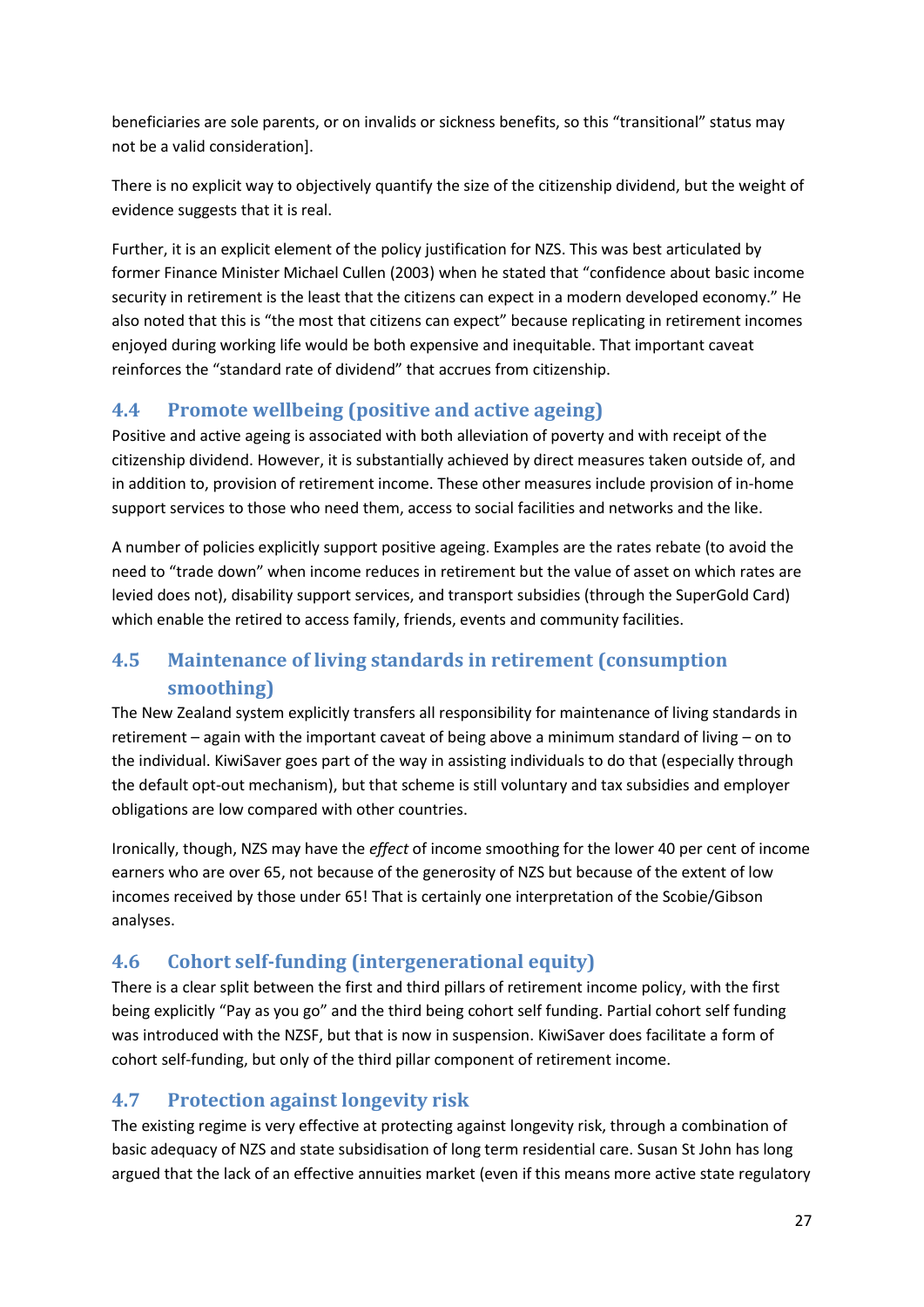intervention to improve it) prevents individuals protecting themselves against longevity risk, but pricing, liquidity, industry aversion to adverse selection and difficulties of protecting against the combination of inflation *and* longevity have kept this avenue firmly sealed off.

### <span id="page-27-0"></span>**4.8 Economic and growth efficiency (fiscal restraint and investment)**

This is identified by the Commission as equating with fiscal restraint and investment. However, economic efficiency was also identified as a strong justification for the introduction of the tax neutral treatment of all savings vehicles under the TTE regime.

There is a strong and persistent argument, about the fiscal unsustainability of existing NZS arrangements. One example is the presentation to the 2010 Retirement Commission /Institute of Policy Studies forum by the Secretary to the Treasury<sup>12</sup>. Some of the assumptions used in those projections have been challenged by Ganesh Nana of economic consultancy Berl, (Conference Proceedings), but regardless of how sustainable *fixed* settings are, there is as yet no consensus on just which variables (indexation formula, age of eligibility, income testing) need to change and by how much.

A contrary perspective on affordability is provided by Cook, who quotes OECD calculations as concluding that "the average per person capital value of a public pension in the OECD countries is…nearly twice as high as for New Zealand." This low capital value is largely a result of public pensions not attempting to replicate working life earnings in retirement, so the standard rate of NZS is in fact a strength in determining its longer term affordability.

### <span id="page-27-1"></span>**4.9 As others see us…**

American academic Kent Weaver has produced a "hypothetical report card" on New Zealand's retirement income system (Conference Proceedings).

The highest mark (A) is given to the administrative effectiveness and cost of NZS. "Exposure to market risk" rates an A-, which is possibly why poverty prevention also rates highly at B+. "Income replacement is given a C, which in light of the Cullen comments quoted earlier, would be seen as a good grade! The fail grade (D), is "exposure to political risk". This paper argues that on the historical record that risk – at least for the first pillar – has been more theoretical than actual. On the other hand, the record shows that the political risk around support for second and third pillar savings is very real.

# <span id="page-27-2"></span>**5.0 Conclusion**

New Zealand's retirement income policy history has steadfastly avoided both compulsory individual contribution, and any attempt by the government to replicate in retirement incomes that people earned during working life. State guarantees of returns to private savings have been limited, and are now historical. State subsidies of private savings have never been extensive. "Needs based" policies and programmes – like health, disability and housing support and provision of residential age care

**.**  $12$  See

http://igps.victoria.ac.nz/events/downloads/2010/Retirement%20Conference/1105%20Mahklouf%20Confere nce%20on%20Retirement%20Income%20Policy%20-%20Fiscal%20Perspectives%20Session.pdf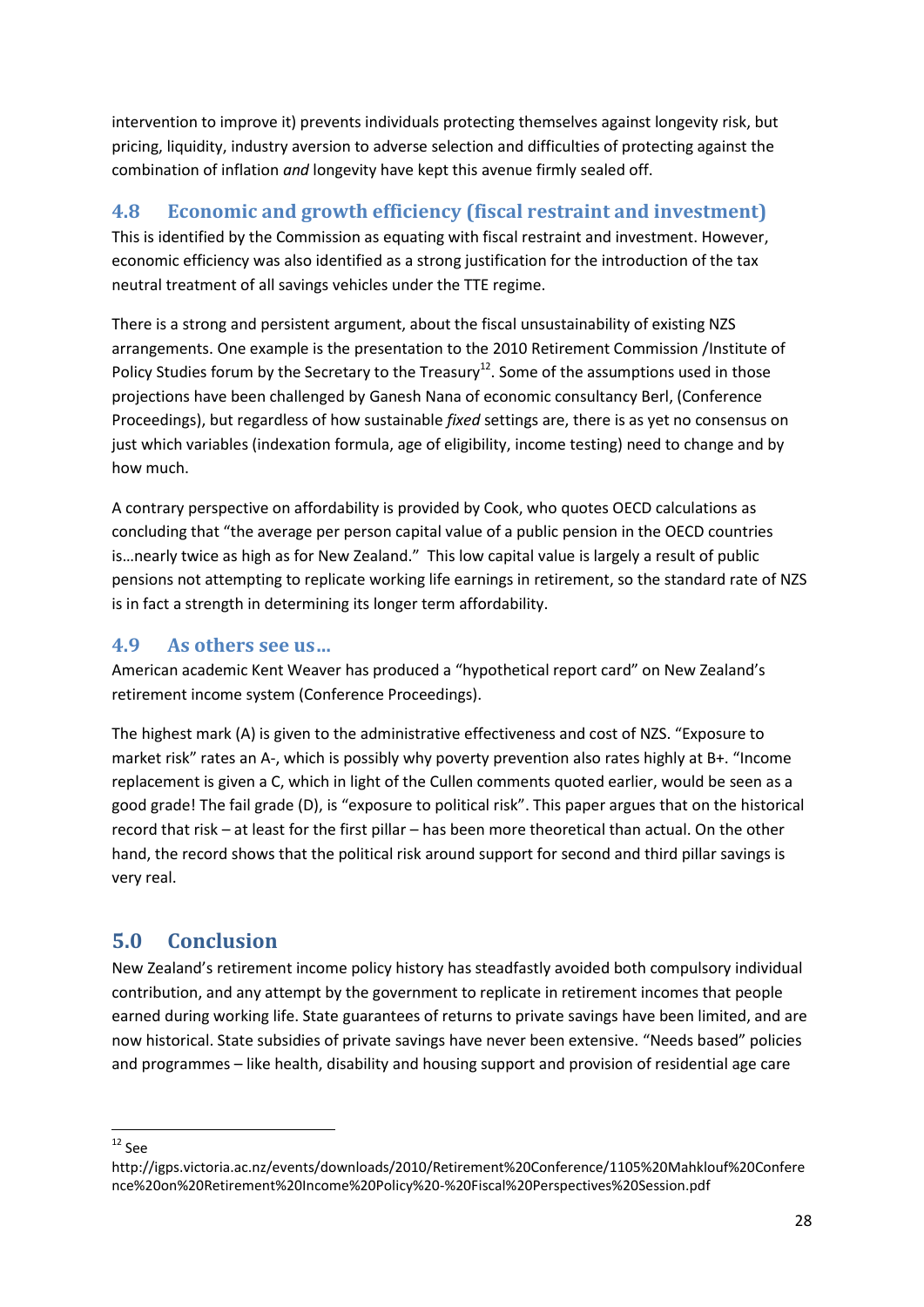facilities – have lifted the pressure on the need to generate more substantial retirement income "in case".

The universal pension has meant that overall, elder poverty is confined, and lower than that of the population as a whole. Inflation and longevity risk have been collectivised, so the regime is relatively advantageous for women.

It is generally seen to be equitable, effective and cost-efficient. The durability of the basic settings implies a high degree of public acceptability.

Whether these historic settings are financially sustainable remains the major matter for policy makers to determine.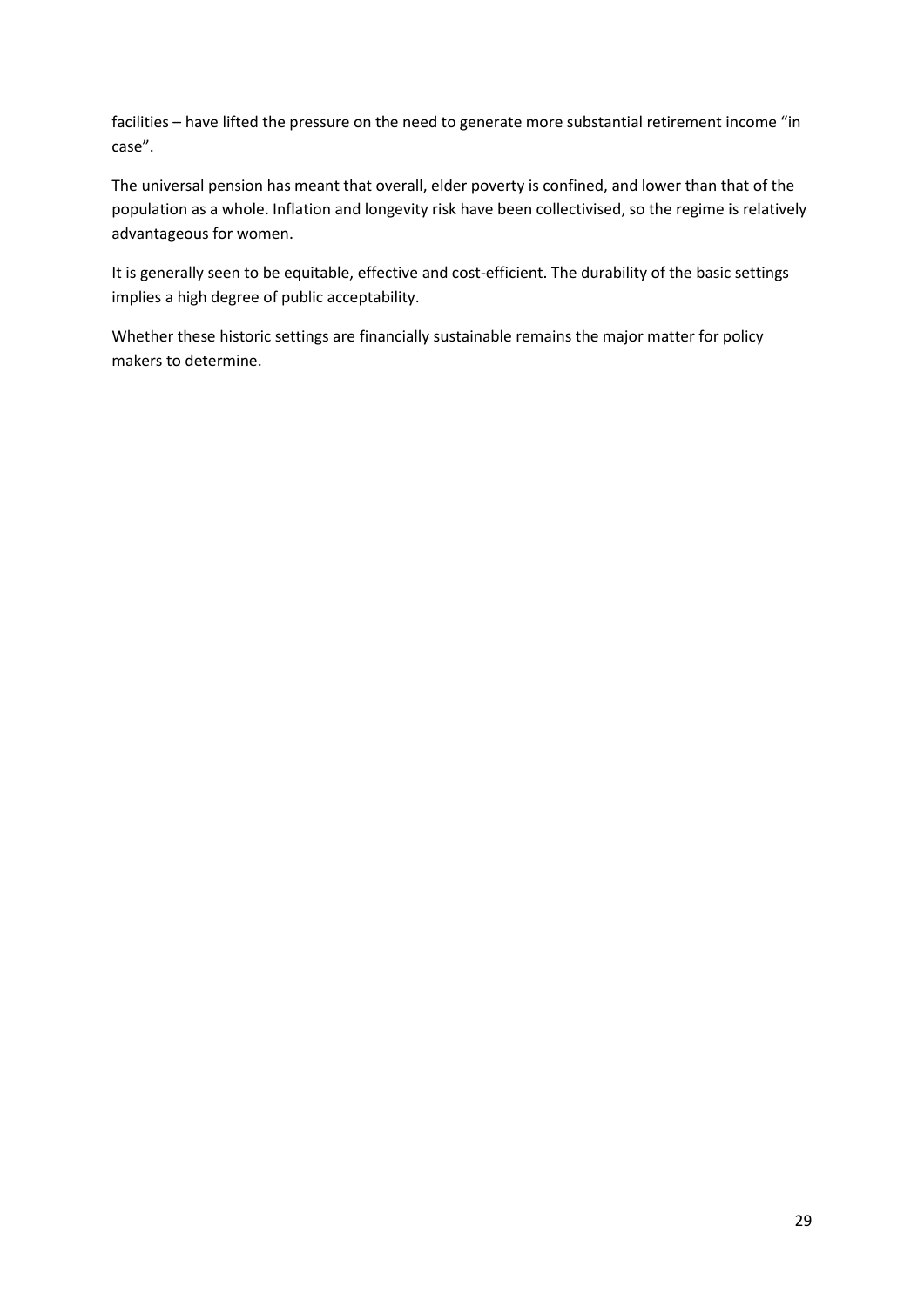# <span id="page-29-0"></span>**Reference roadmap**

There are so many potential sources of information that have guided the compilation of this report that the best way to reference them is through a "roadmap" rather than an academic bibliography

#### <span id="page-29-1"></span>**Descriptive histories**

Preston, D. (2008). Retirement Income in New Zealand: the historical context. Retirement Commission. Wellington.

Preston's article also contains a broad outline of the forms that retirement income can take, and definitions of technical terms. It has a useful statistical appendix.

Hurnard, R. (2012). The Evolution of Retirement Income Policies in New Zealand, (mimeo) Commission for Financial Literacy and Retirement Income, Wellington. Hurnard has identified how economic, demographic, social and political factors have

influenced policy decision making at various times. A particular strength of the paper is his analysis of how the two Royal Commissions influenced policy, and of political responses to them.

Marriott, L. (2008). The Politics of Retirement Savings Taxation: a trans-Tasman comparison. PhD thesis, Victoria University of Wellington.

Marriott adds the tax treatment of savings and retirement income to the historical record.

Other articles exploring the current tax status of such income is at: <https://www.victoria.ac.nz/sacl/about/staff/lisa-marriott>

Ashton, T. & St John, S. (1998). *Superannuation in New Zealand: averting the crisis,* Institute of Policy Studies, Victoria University of Wellington.

#### <span id="page-29-2"></span>**Official reviews**

David Preston's history is accompanied by a comprehensive bibliography. In it, he has listed the major official reviews of retirement income policy. Each review has itself been informed by commissioned reports on aspects of the topic, so there are about a dozen research papers that accompany each of the episodic reviews.

The list is:

- Task Force on Private Provision for Retirement (the "Todd Taskforce"). It issued an issues paper in 1991, an options paper in 1992, and a final report at the end of 1992. The main thrust of this task force was to propose an "enhanced voluntary option" for private savings.
- The 2003 Periodic Report Group commissioned a number of background papers to accompany its final report.
- Another Periodic Report Group was convened in 1997, and it issued a interim report reviewing the current framework before its concluding report that was published at the end of the year.
- A "Super 2000" taskforce was set up late in the term of the 1996-1999 National led government but it was disestablishes shortly after the Labour-Alliance coalition came to power.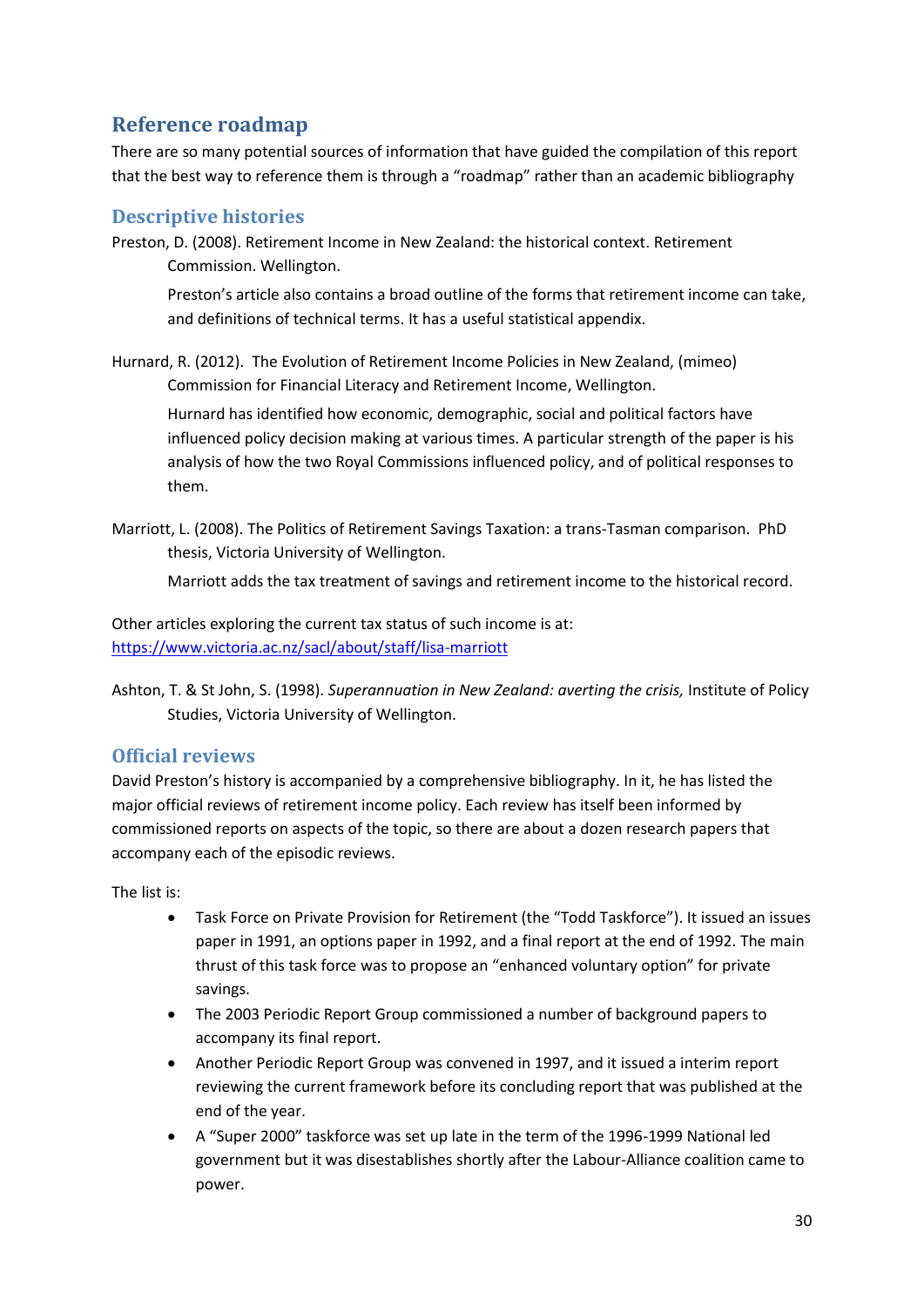- The Retirement Commissioner issued a review of retirement income policy in 2007.
- The 2010 Review of Retirement Income Policy is a rich source of statistical information and analysis of the finer details of entitlements, and is accompanied by a dozen background research papers.

Details on the various historical reviews are available at: [http://www.cflri.org.nz/retirement](http://www.cflri.org.nz/retirement-income/policy-reviews)[income/policy-reviews](http://www.cflri.org.nz/retirement-income/policy-reviews)

### <span id="page-30-0"></span>**Background papers to major policy initiatives**

#### <span id="page-30-1"></span>**New Zealand Superannuation Fund**

Frances, J. & McCulloch, B. (2001). Financing New Zealand Superannuation. New Zealand Treasury, Wellington.

This is the standard reference behind the policy rationale for setting up the NZSF and is available at: <http://www.treasury.govt.nz/government/assets/nzsf/release/nzs-wd.pdf>

The full suite of Cabinet papers that provide details on the governance and operations of the NZSF are at: <http://www.treasury.govt.nz/government/assets/nzsf/release>

The announcement by Treasurer Bill English of the suspension of contributions to the NZSF is at: <http://www.beehive.govt.nz/release/new-zealand-super-fund-fact-sheet>

#### <span id="page-30-2"></span>**KiwiSaver**

The policy justification for establishing the Savings Product Working Group, which designed the broad architecture for KiwiSaver was set out by Minister of Finance Michael Cullen in a Press Statement dated 14 May 2004[:http://www.beehive.govt.nz/?q=node/19684](http://www.beehive.govt.nz/?q=node/19684)

The report of the Savings Product Working Group itself is at: <http://www.beehive.govt.nz/Documents/Files/WorkplaceSavings.pdf>

Hurnard R. (2011). Mixed messages: the future direction of New Zealand's retirement income policies. Paper presented at the 19th Colloquium of Superannuation Researchers, University of New South Wales, Sydney, 14-15th July 2011.

This paper sets out the policy logic behind the initiative to further incentivise private provision for additional retirement income and is available at: <http://www.cflri.org.nz/sites/default/files/docs/RI-Mixed-Messages-2011.pdf>

Cabinet papers outlining both the general direction of policy on KiwiSaver and details of policy design are contained on the Treasury website:

<http://www.treasury.govt.nz/publications/informationreleases/kiwisaver/background>

There are also papers that explain the rationale for paring back the level of tax subsidy of contributions and of for adjusting contribution rates. These can be found at: <http://www.treasury.govt.nz/publications/informationreleases/budget/2011/kiwisaver>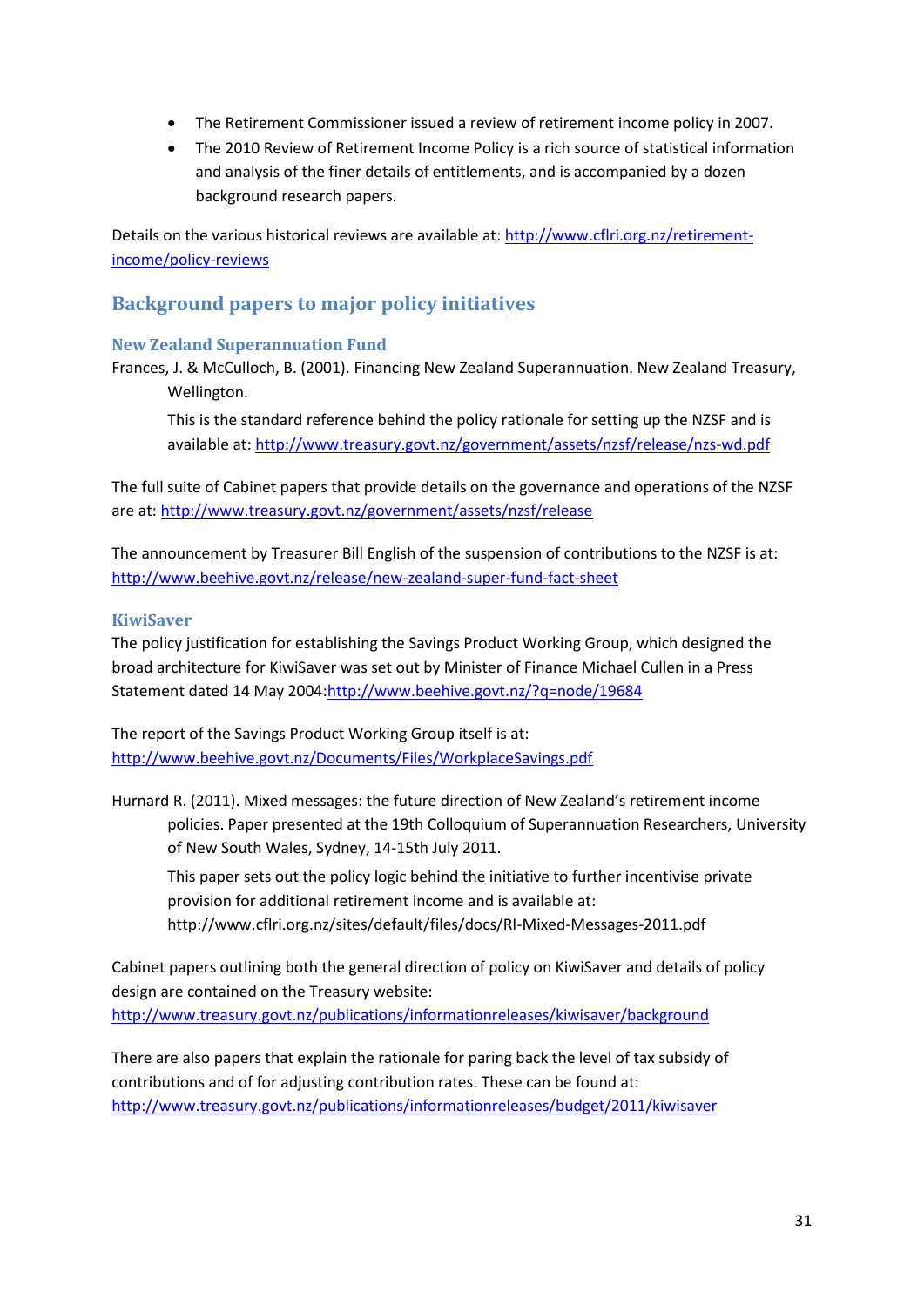- St John, S., Littlewood, M. & Meehan, L. (2008). *The Distributional Impact of Recent Changes to Retirement Income Policy: a preliminary analysis.* Retirement Policy and Research Centre (RPRC Working Paper 2008 -2), Auckland University.
- St John, S. (2007). KiwiSaver and the Tax Treatment of Retirement Savings in New Zealand, NZ Economic Papers, 41 (2).

These researchers, based at the University of Auckland Business School have written on the equity aspect of KiwiSaver subsidies.

#### <span id="page-31-0"></span>**Evaluations of policy instruments**

The equity and sustainability dimensions of policy settings were debated at a forum on Retirement Income Policy and Intergenerational Equity held as a joint venture between the Retirement Commission and the Institute of Policy Studies on 21 and 22 July 2010. The sustainability debate in particular was captured by the papers presented by the Treasury, and by Ganesh Nana of BERL. These papers, and others presented are available at:

<http://igps.victoria.ac.nz/events/Upcoming%20events/Retirement%20Income%20Conference.html>

Hawke, R. (2005). Retirement Income Provision in New Zealand: a way forward. Institute of Policy Studies, Victoria University of Wellington.

Hawke's book canvasses the history of retirement income policy, but its main focus is on an evaluation of it. He works from an assumption that "from the individual's point of view, the primary purpose of retirement income provision is consumption smoothing, i.e. that individuals want a guarantee that enables them to consume after they leave employment." He reaches the conclusion that policy is not effective at consumption smoothing, and then proposes additional mechanisms to achieve it.

Cook, L. (2006). Questions for out times about retirement savings and pensions. Retirement Commission, Wellington.

Cook looks at the "quality" of the policy framework and assesses it against standards of adequacy, simplicity, flexibility, certainty, equity, fairness and affordability.

The Retirement Policy and Research Centre at Auckland University has published a number of papers assessing the equity and effectiveness of retirement policies. A list is available at: *[http://www.business.auckland.ac.nz/uoa/home/about/our-research/bs-research-institutes-and](http://www.business.auckland.ac.nz/uoa/home/about/our-research/bs-research-institutes-and-centres/retirement-policy-and-research-centre-rprc/publications-28/pensioncommentary-articles)[centres/retirement-policy-and-research-centre-rprc/publications-28/pensioncommentary-articles](http://www.business.auckland.ac.nz/uoa/home/about/our-research/bs-research-institutes-and-centres/retirement-policy-and-research-centre-rprc/publications-28/pensioncommentary-articles)*

Antolin, P. & Ponton, E. L. (2007). *The impact of tax incentives on retirement savings: a literature review.* Proceedings of OECD/IOPS Global Private Pensions Conference, Beijing, November 2007.

This is a summary of the international literature on the effects of tax advantages and subsidies on the level and distribution of savings.

OECD. (2007). *OECD Economic Surveys: New Zealand, Vol. 2007/8.* OECD, Paris.

The conclusion that NZS has "eliminated poverty in older generations, and that it has a much higher income replacement rate for lower income earners comes from the above publication.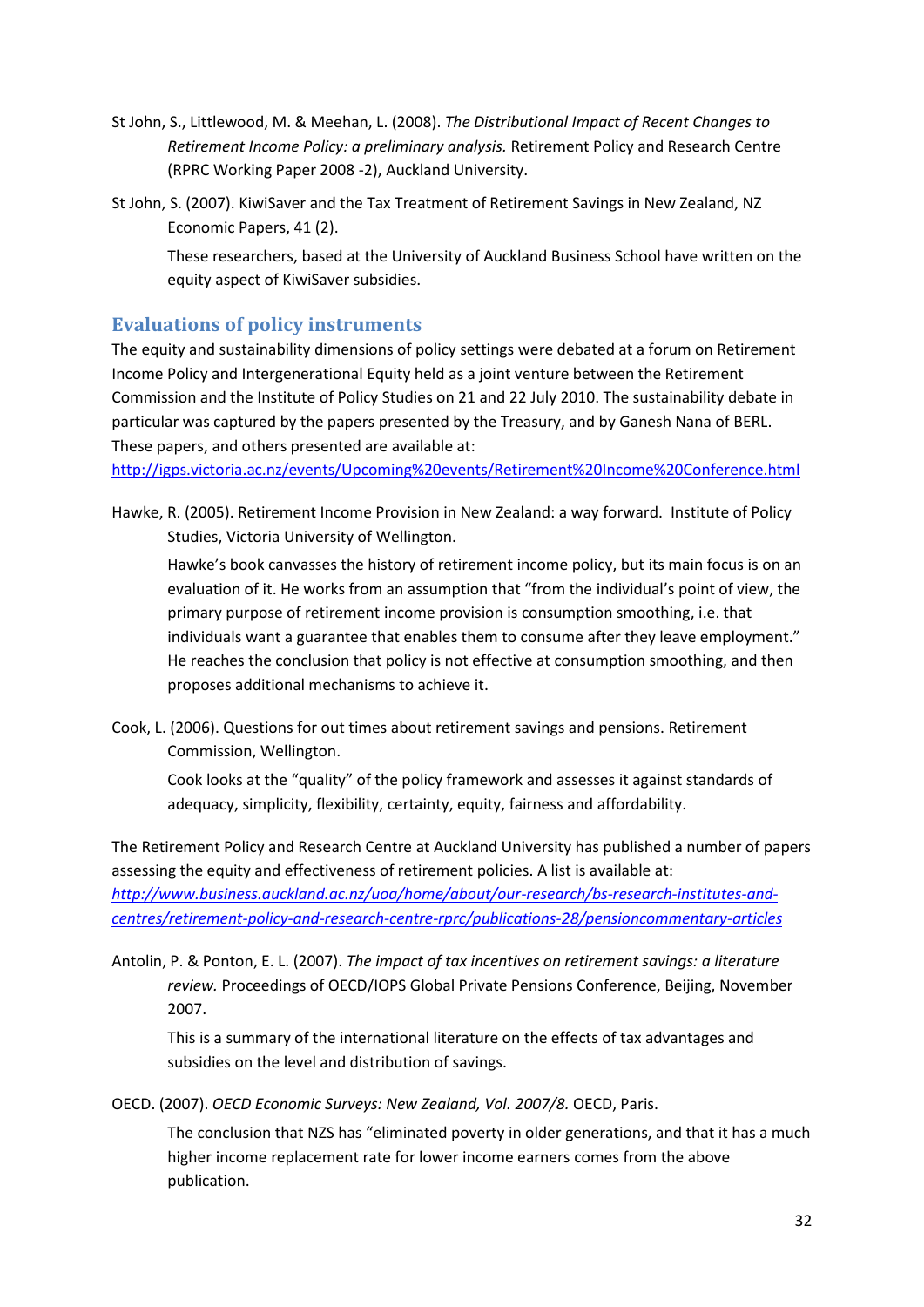Grant Scobie and John Gibson have written extensively on the topic of adequacy of savings. The best summary of that research, with Trinh Le is at: [http://www.treasury.govt.nz/publications/research](http://www.treasury.govt.nz/publications/research-policy/wp/2004/04-12/twp04-12.pdf)[policy/wp/2004/04-12/twp04-12.pdf](http://www.treasury.govt.nz/publications/research-policy/wp/2004/04-12/twp04-12.pdf)

Perry, B. (2010). Household incomes in New Zealand: trends in indicators of inequality and hardship, 1982 – 2009. Ministry of Social Development, Wellington.

This is a comprehensive review of equality and poverty among different age groups and distinguishes- between income adequacy before and after housing costs.

- *2010 The Social Report,* Ministry of Social Development, Wellington, available at [www.socialreport.msd.govt.nz](http://www.socialreport.msd.govt.nz/)
- St John, S, & Dale, M. C. (2011). *Funding the long goodnight: more intergenerational risk sharing.* NZ Association of Economists Conference, Wellington.

This paper discusses intergenerational risk sharing.

#### <span id="page-32-0"></span>**Statistical references**

Up until 2011, the Government Actuary produced statistical summaries related to registered superannuation scheme details.

These reports and summaries of KiwiSaver scheme details are now produced by the Financial Markets Authority and are available on its website: [http://www.fma.govt.nz/media/368324/kiwisaver\\_report\\_for\\_the\\_year\\_ended\\_30\\_june\\_2011.pdf](http://www.fma.govt.nz/media/368324/kiwisaver_report_for_the_year_ended_30_june_2011.pdf)

Statistics New Zealand produces regular updates on the population structure, and projects demographic trends under various assumptions (fertility, mortality, immigration). See, for example *National Population Projections, 2011 – 2061.* July 2012.

The Ministry of Social Development publishes an annual "Social Report" that comments on living standards and income distribution.

#### <span id="page-32-1"></span>**Specific studies referred to in the text**

- Christensen, K., Doblhammer, G., et al. (2009). Ageing populations: the challenges ahead*. Lancet 374:* 1196.
- Coleman, A. (2012). *Inter-generational transfers and public policy.* University of Otago and New Zealand Treasury, Wellington.

This examines trends in longevity.

Holzman, R. & Hinz, R. (2005). *Old-age Income support in the 21st Century.* World Bank.

The "evolution" of the World Bank's three pillar model can be found in the above.

Weaver, R. K. (2002). *NZ: The Supreme Political Football,* Centre for Retirement Research, Boston College. WP 2002-12.

This is an example of attribution of the concern over pension policy revolving "heavily around the aging of the baby boom generation".